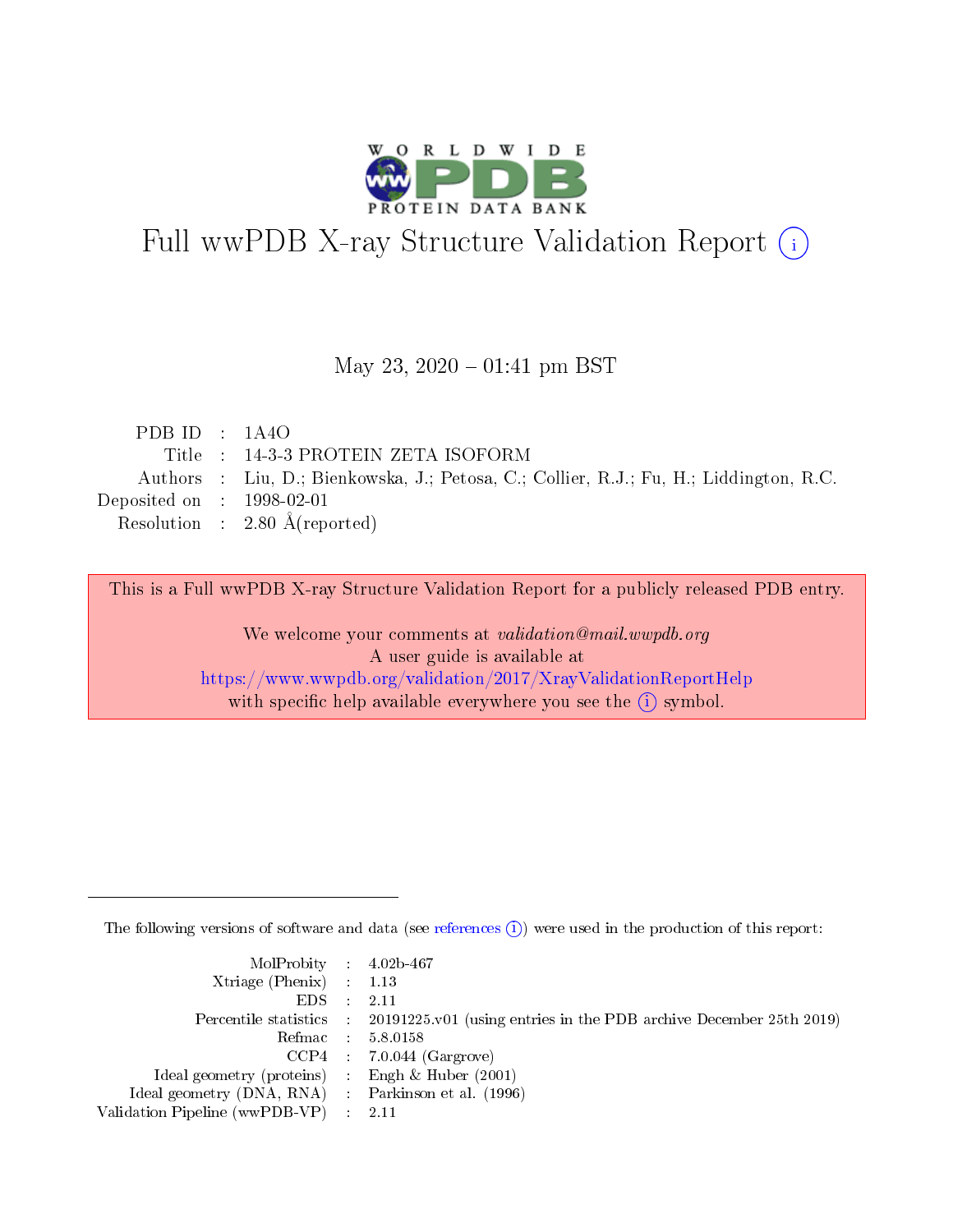# 1 [O](https://www.wwpdb.org/validation/2017/XrayValidationReportHelp#overall_quality)verall quality at a glance  $(i)$

The following experimental techniques were used to determine the structure: X-RAY DIFFRACTION

The reported resolution of this entry is 2.80 Å.

Percentile scores (ranging between 0-100) for global validation metrics of the entry are shown in the following graphic. The table shows the number of entries on which the scores are based.



| Metric                | Whole archive<br>$(\#\text{Entries})$ | Similar resolution<br>$(\#\text{Entries}, \text{resolution range}(\text{\AA}))$ |
|-----------------------|---------------------------------------|---------------------------------------------------------------------------------|
| $\mathcal{R}_{free}$  | 130704                                | $3140(2.80-2.80)$                                                               |
| Clashscore            | 141614                                | $3569(2.80-2.80)$                                                               |
| Ramachandran outliers | 138981                                | 3498 $(2.80-2.80)$                                                              |
| Sidechain outliers    | 138945                                | $3500(2.80-2.80)$                                                               |

The table below summarises the geometric issues observed across the polymeric chains and their fit to the electron density. The red, orange, yellow and green segments on the lower bar indicate the fraction of residues that contain outliers for  $\geq=3$ , 2, 1 and 0 types of geometric quality criteria respectively. A grey segment represents the fraction of residues that are not modelled. The numeric value for each fraction is indicated below the corresponding segment, with a dot representing fractions  $\epsilon = 5\%$ 

| Mol | Chain  | $\mathbf{Length}$ |     | Quality of chain |     |           |     |
|-----|--------|-------------------|-----|------------------|-----|-----------|-----|
|     | А      | 245               | 33% | 36%              | 11% | ٠         | 20% |
|     | B      | 245               | 31% | 40%              | 8%  | ٠         | 20% |
|     | $\cap$ | 245               | 32% | 38%              | 9%  | $\bullet$ | 20% |
|     | D      | 245               | 25% | 45%              | 10% |           | 20% |

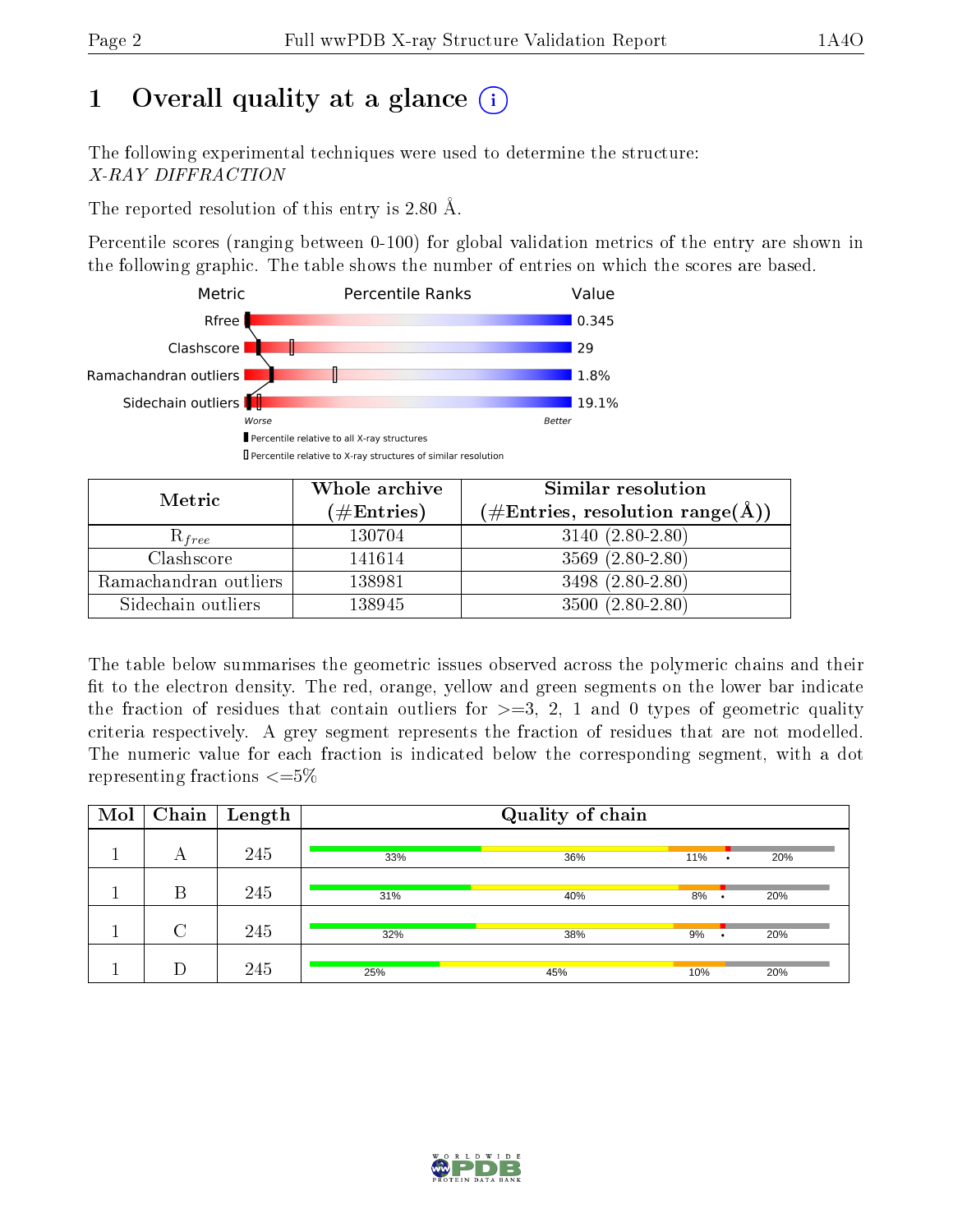## 2 Entry composition  $(i)$

There is only 1 type of molecule in this entry. The entry contains 6360 atoms, of which 0 are hydrogens and 0 are deuteriums.

In the tables below, the ZeroOcc column contains the number of atoms modelled with zero occupancy, the AltConf column contains the number of residues with at least one atom in alternate conformation and the Trace column contains the number of residues modelled with at most 2 atoms.

| Mol | Chain  | Residues | Atoms |      |     |                    |    | $ZeroOcc \mid AltConf \mid$ | $\operatorname{Trace}$ |  |
|-----|--------|----------|-------|------|-----|--------------------|----|-----------------------------|------------------------|--|
|     |        | 197      | Total | C    | N   |                    | S  |                             |                        |  |
|     | А      |          | 1590  | 1004 | 269 | 307                | 10 |                             |                        |  |
|     | В      | 197      | Total | C    | N   |                    | S  | $\left( \right)$            |                        |  |
|     |        |          | 1590  | 1004 | 269 | 307                | 10 |                             |                        |  |
|     | $\cap$ | 197      | Total | C    | N   | $\left( \right)$   | S  | $\left( \right)$            | $\Omega$               |  |
|     |        |          | 1590  | 1004 | 269 | 307                | 10 |                             |                        |  |
|     |        |          | Total | C    | N   | $\left( \ \right)$ | S  | $\left( \right)$            |                        |  |
|     | 197    | 1590     | 1004  | 269  | 307 | 10                 |    |                             |                        |  |

Molecule 1 is a protein called 14-3-3 PROTEIN ZETA.

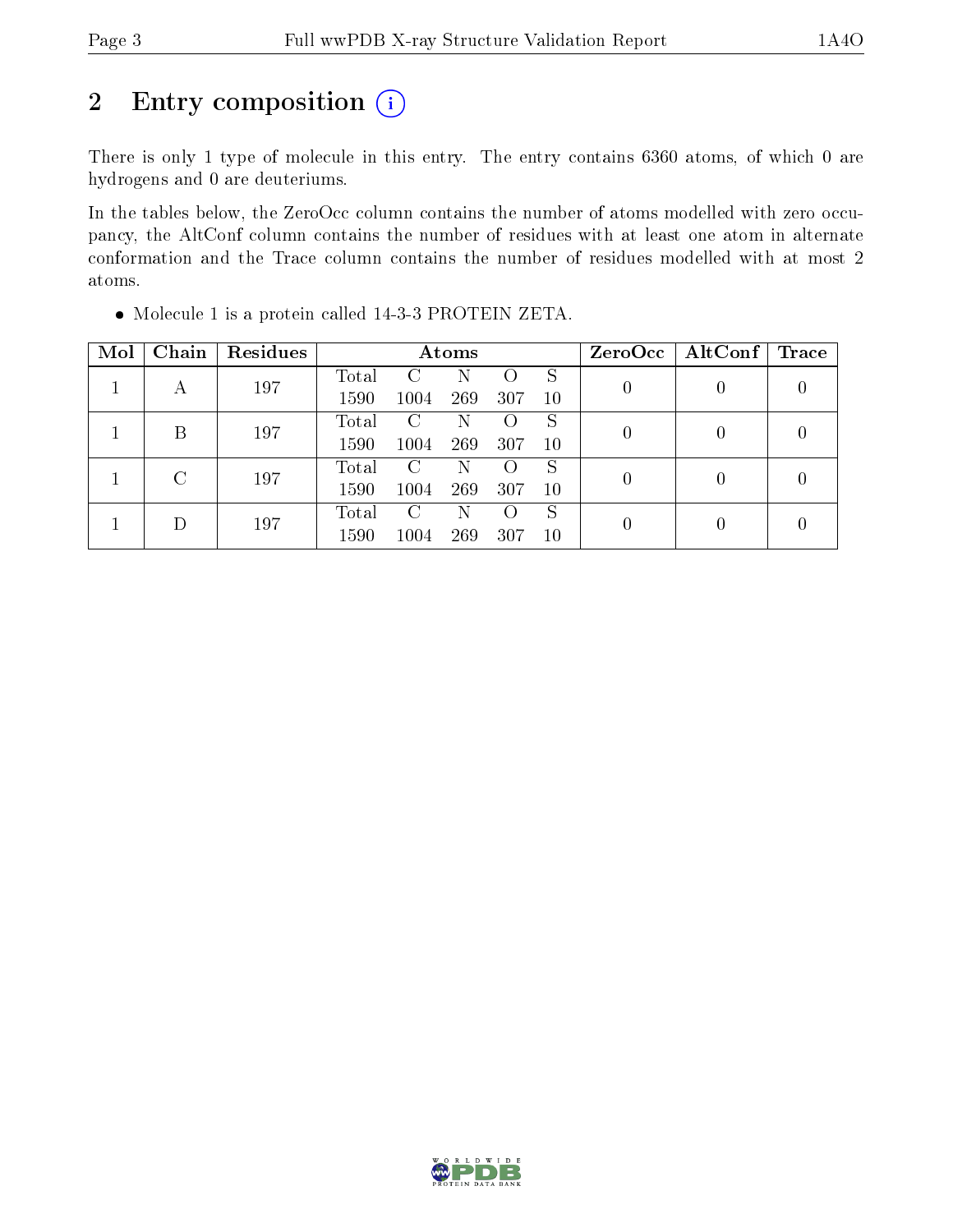## 3 Residue-property plots  $(i)$

These plots are drawn for all protein, RNA and DNA chains in the entry. The first graphic for a chain summarises the proportions of the various outlier classes displayed in the second graphic. The second graphic shows the sequence view annotated by issues in geometry. Residues are colorcoded according to the number of geometric quality criteria for which they contain at least one outlier: green  $= 0$ , yellow  $= 1$ , orange  $= 2$  and red  $= 3$  or more. Stretches of 2 or more consecutive residues without any outlier are shown as a green connector. Residues present in the sample, but not in the model, are shown in grey.



• Molecule 1: 14-3-3 PROTEIN ZETA

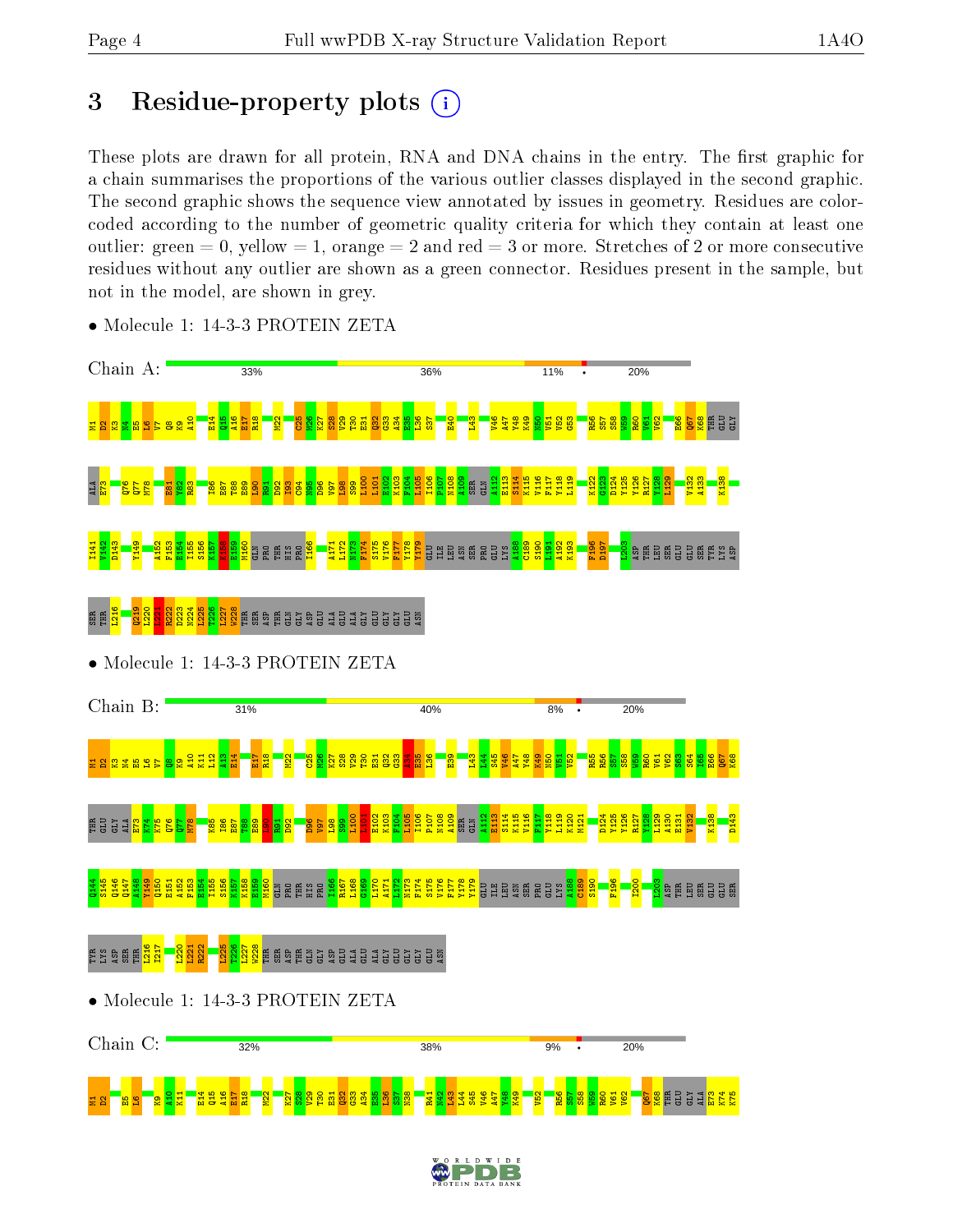

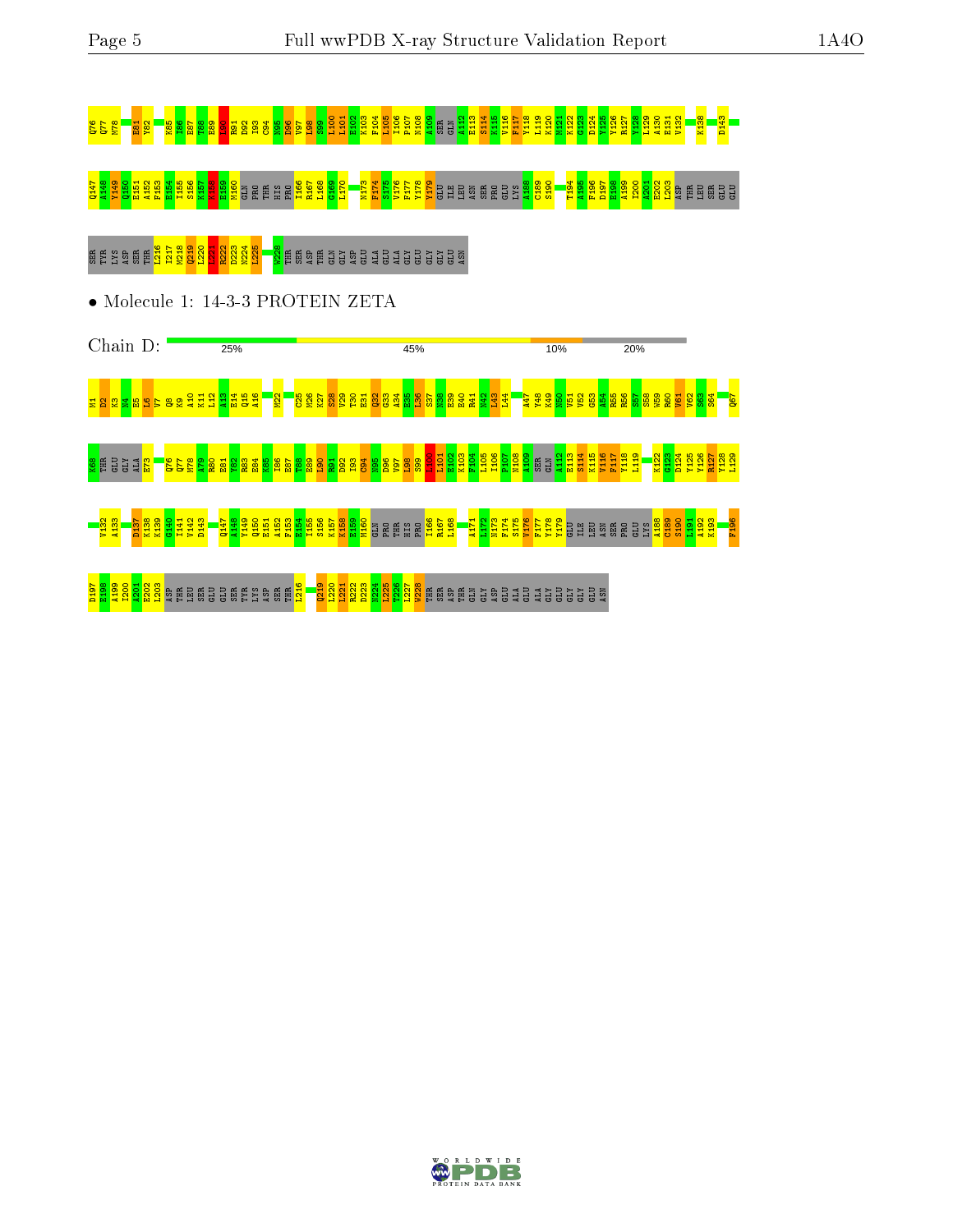# 4 Data and refinement statistics  $(i)$

| Property                                                             | <b>Value</b>                                     | Source     |
|----------------------------------------------------------------------|--------------------------------------------------|------------|
| Space group                                                          | $P_65$                                           | Depositor  |
| Cell constants                                                       | 94.90Å<br>$236.70\text{\AA}$<br>94.90Å           |            |
| a, b, c, $\alpha$ , $\beta$ , $\gamma$                               | $120.00^\circ$<br>$90.00^\circ$<br>$90.00^\circ$ | Depositor  |
| Resolution $(A)$                                                     | 10.00<br>2.80<br>$\frac{1}{2}$                   | Depositor  |
|                                                                      | 8.98<br>2.80<br>$\overline{\phantom{m}}$         | <b>EDS</b> |
| % Data completeness                                                  | $96.4(10.00-2.80)$                               | Depositor  |
| (in resolution range)                                                | 97.8 (8.98-2.80)                                 | <b>EDS</b> |
| $R_{merge}$                                                          | (Not available)                                  | Depositor  |
| $\mathrm{R}_{sym}$                                                   | 0.07                                             | Depositor  |
| $\langle I/\sigma(I) \rangle^{-1}$                                   | 2.14 (at $2.81\text{\AA})$                       | Xtriage    |
| Refinement program                                                   | X-PLOR                                           | Depositor  |
|                                                                      | $\overline{0.310}$ ,<br>0.345                    | Depositor  |
| $R, R_{free}$                                                        | 0.317<br>0.345<br>$\ddot{\phantom{a}}$           | DCC        |
| $R_{free}$ test set                                                  | 2327 reflections $(8.21\%)$                      | wwPDB-VP   |
| Wilson B-factor $(A^2)$                                              | 39.2                                             | Xtriage    |
| Anisotropy                                                           | 0.403                                            | Xtriage    |
| Bulk solvent $k_{sol}(e/\mathring{A}^3)$ , $B_{sol}(\mathring{A}^2)$ | 0.45, 60.7                                       | <b>EDS</b> |
| L-test for twinning <sup>2</sup>                                     | $>$ = 0.40, < $L^2$ > = 0.23<br>< L              | Xtriage    |
| Estimated twinning fraction                                          | $0.446$ for h,-h-k,-l                            | Xtriage    |
| $F_o, F_c$ correlation                                               | 0.83                                             | <b>EDS</b> |
| Total number of atoms                                                | 6360                                             | wwPDB-VP   |
| Average B, all atoms $(A^2)$                                         | 35.0                                             | wwPDB-VP   |

Xtriage's analysis on translational NCS is as follows: The largest off-origin peak in the Patterson function is  $5.24\%$  of the height of the origin peak. No significant pseudotranslation is detected.

<sup>&</sup>lt;sup>2</sup>Theoretical values of  $\langle |L| \rangle$ ,  $\langle L^2 \rangle$  for acentric reflections are 0.5, 0.333 respectively for untwinned datasets, and 0.375, 0.2 for perfectly twinned datasets.



<span id="page-5-1"></span><span id="page-5-0"></span><sup>1</sup> Intensities estimated from amplitudes.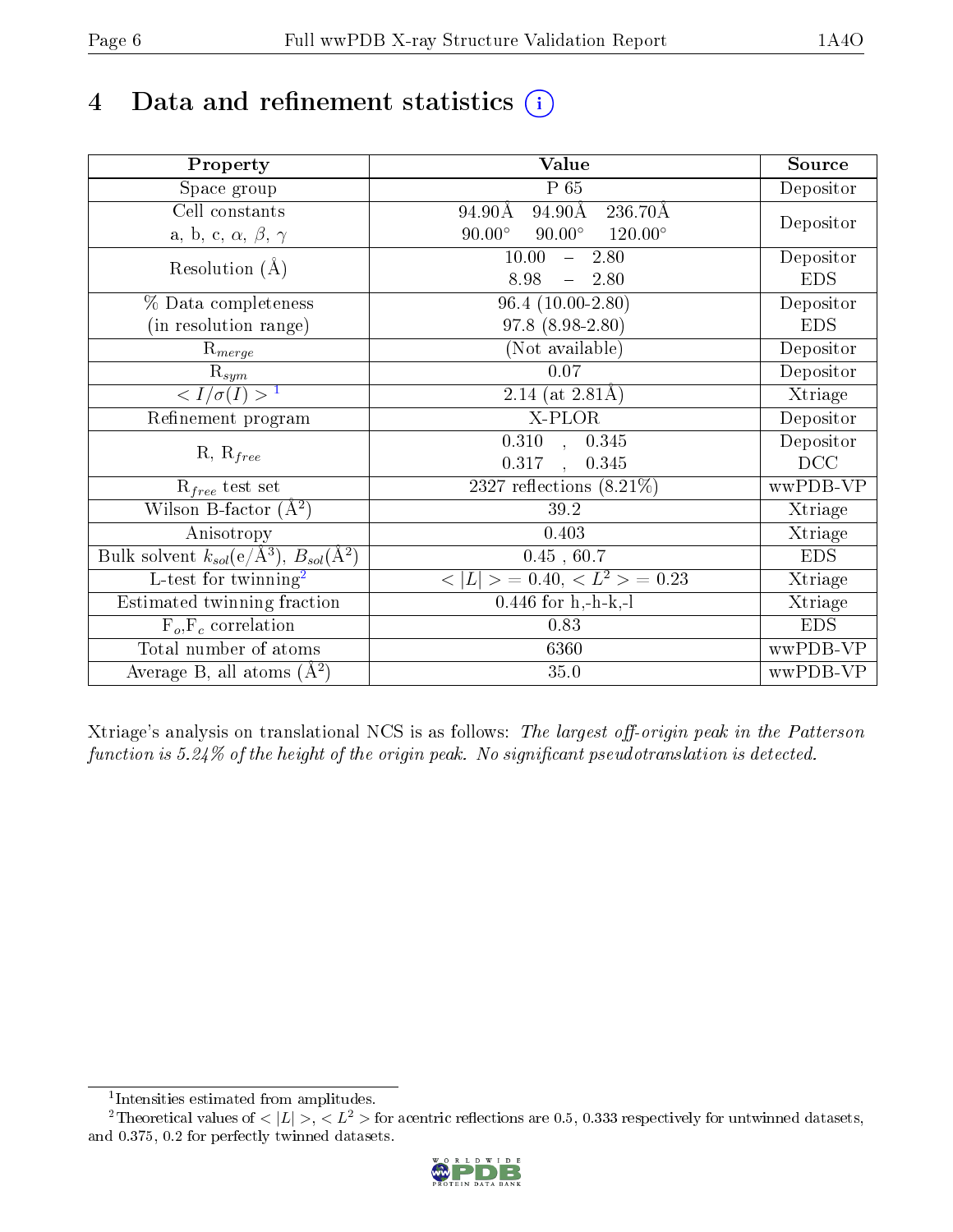# 5 Model quality  $(i)$

## 5.1 Standard geometry  $(i)$

The Z score for a bond length (or angle) is the number of standard deviations the observed value is removed from the expected value. A bond length (or angle) with  $|Z| > 5$  is considered an outlier worth inspection. RMSZ is the root-mean-square of all Z scores of the bond lengths (or angles).

| Mol | Chain         |      | Bond lengths               | Bond angles |                     |  |
|-----|---------------|------|----------------------------|-------------|---------------------|--|
|     |               | RMSZ | $\# Z >5$                  | RMSZ        | # $ Z >5$           |  |
|     |               | 0.50 | $1/1605(0.\overline{1\%})$ | 0.85        | $3/2144$ $(0.1\%)$  |  |
|     | B             | 0.51 | 0/1605                     | 0.90        | $6/2144$ $(0.3\%)$  |  |
|     | $\mathcal{C}$ | 0.49 | 0/1605                     | 0.85        | $2/2144$ $(0.1\%)$  |  |
|     | D             | 0.52 | $1/1605(0.1\%)$            | 0.89        | $4/2144$ $(0.2\%)$  |  |
| All | АH            | 0.50 | 2/6420<br>$(0.0\%)$        | 0.87        | $15/8576$ $(0.2\%)$ |  |

All (2) bond length outliers are listed below:

| Mol |  |                          | Chain   $\text{Res}$   $\text{Type}$   Atoms | $\mathbf{Z}$ . | $\vert$ Observed( $\rm \AA$ ) $\vert$ Ideal( $\rm \AA$ ) |  |
|-----|--|--------------------------|----------------------------------------------|----------------|----------------------------------------------------------|--|
|     |  |                          | $CYS$   CB-SG   -5.73                        |                |                                                          |  |
|     |  | $\rightarrow$ $\sqrt{C}$ | CB-SG                                        | $-5.12$        |                                                          |  |

 $\text{Mol}$  Chain Res Type Atoms Z Observed( $^o$ ) )  $\overline{}$  Ideal( $^o$ ) 1 D 221 LEU CA-CB-CG 8.25 134.28 115.30 1 | C | 221 | LEU | CA-CB-CG | 7.97 | 133.63 | 115.30 1 | B | 90 | LEU | CA-CB-CG | 7.16 | 131.76 | 115.30 1 | B | 34 | ALA | N-CA-C | 6.58 | 128.76 | 111.00 1 | D | 90 | LEU | CA-CB-CG | 6.37 | 129.94 | 115.30 1 | A | 33 | GLY | N-CA-C | -6.20 | 97.59 | 113.10 1 | B | 221 | LEU | CA-CB-CG | 6.15 | 129.44 | 115.30 1 | C | 90 | LEU | CA-CB-CG | 6.14 | 129.43 | 115.30 1 | A | 221 | LEU | CA-CB-CG | 5.99 | 129.08 | 115.30 1 | B | 6 | LEU | CA-CB-CG | 5.92 | 128.92 | 115.30 1 | B | 33 | GLY | N-CA-C | -5.58 | 99.15 | 113.10 1 | A | 90 | LEU | CA-CB-CG | 5.21 | 127.29 | 115.30 1 | D | 100 | LEU | CA-CB-CG | 5.21 | 127.29 | 115.30 1 | B | 168 | LEU | CA-CB-CG | 5.11 | 127.04 | 115.30 1 D 33 GLY N-CA-C -5.07 100.43 113.10

All (15) bond angle outliers are listed below:

There are no chirality outliers.

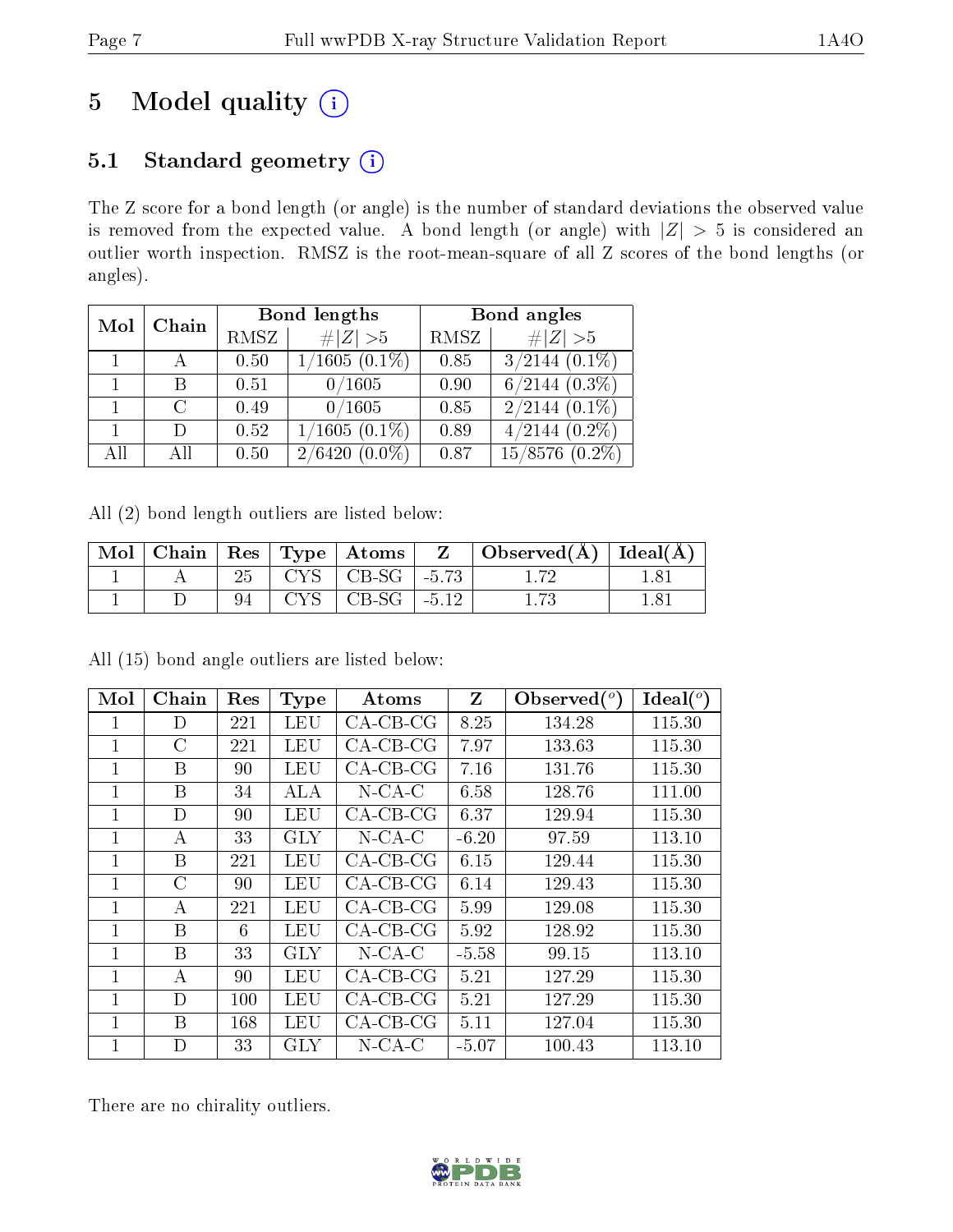There are no planarity outliers.

### 5.2 Too-close contacts (i)

In the following table, the Non-H and H(model) columns list the number of non-hydrogen atoms and hydrogen atoms in the chain respectively. The H(added) column lists the number of hydrogen atoms added and optimized by MolProbity. The Clashes column lists the number of clashes within the asymmetric unit, whereas Symm-Clashes lists symmetry related clashes.

| Mol |      | $\mid$ Chain $\mid$ Non-H $\mid$ H(model) | H(added) | Clashes | $\sim$ Symm-Clashes |
|-----|------|-------------------------------------------|----------|---------|---------------------|
|     | 1590 |                                           | 1599     | 86      |                     |
|     | 1590 |                                           | 1599     | 83      |                     |
|     | 1590 |                                           | 1599     | $107\,$ |                     |
|     | 1590 |                                           | 1599     | 108     |                     |
|     | 6360 |                                           | 6396     | 373     |                     |

The all-atom clashscore is defined as the number of clashes found per 1000 atoms (including hydrogen atoms). The all-atom clashscore for this structure is 29.

All (373) close contacts within the same asymmetric unit are listed below, sorted by their clash magnitude.

| Atom-1               | Atom-2               | Interatomic    | Clash         |
|----------------------|----------------------|----------------|---------------|
|                      |                      | distance $(A)$ | overlap $(A)$ |
| 1:B:30:THR:HG21      | 1:B:100:LEU:HG       | 1.56           | 0.85          |
| 1:C:196:PHE:CE1      | 1:C:200:ILE:HD11     | 2.13           | 0.83          |
| 1:C:116:VAL:HG11     | 1:C:160:MET:CE       | 2.10           | 0.82          |
| 1:B:14:GLU:HB2       | 1:B:22:MET:SD        | 2.19           | 0.81          |
| 1: A:216: LEU:HG     | 1: A: 220: LEU: CD1  | 2.12           | 0.80          |
| 1:A:192:ALA:O        | 1: A:196:PHE:HB3     | 1.82           | 0.80          |
| 1:A:67:GLN:OE1       | 1:A:68:LYS:HG3       | 1.82           | 0.79          |
| 1: A:113: GLU:HG3    | 1:A:114:SER:N        | 1.99           | 0.77          |
| 1: A:216:LEU:HG      | 1: A:220: LEU: HD11  | 1.67           | 0.76          |
| 1: D: 116: VAL:HGI1  | 1: D: 160: MET: SD   | 2.25           | 0.76          |
| 1:C:219:GLN:NE2      | 1:C:223:ASP:HB2      | 2.01           | 0.75          |
| 1:D:58:SER:HB3       | 1: D:86: ILE: HD13   | 1.67           | 0.75          |
| 1: D:89: GLU:O       | 1: D:93: ILE: HG12   | 1.85           | 0.75          |
| 1:A:27:LYS:HG3       | 1: A: 100: LEU: HD21 | 1.70           | 0.73          |
| 1:C:153:PHE:HA       | 1:C:170:LEU:HD21     | 1.70           | 0.73          |
| 1:C:173:ASN:HA       | 1:C:176:VAL:HG12     | 1.71           | 0.72          |
| 1:D:174:PHE:O        | 1: D: 177: PHE: HB3  | 1.88           | 0.72          |
| 1: C: 166: ILE: HG23 | 1:C:167:ARG:H        | 1.54           | 0.72          |
| 1:C:178:TYR:O        | 1:C:179:TYR:HB2      | 1.90           | 0.72          |
| 1: A:94: CYS:O       | 1: A:98:LEU:HB2      | 1.90           | 0.72          |

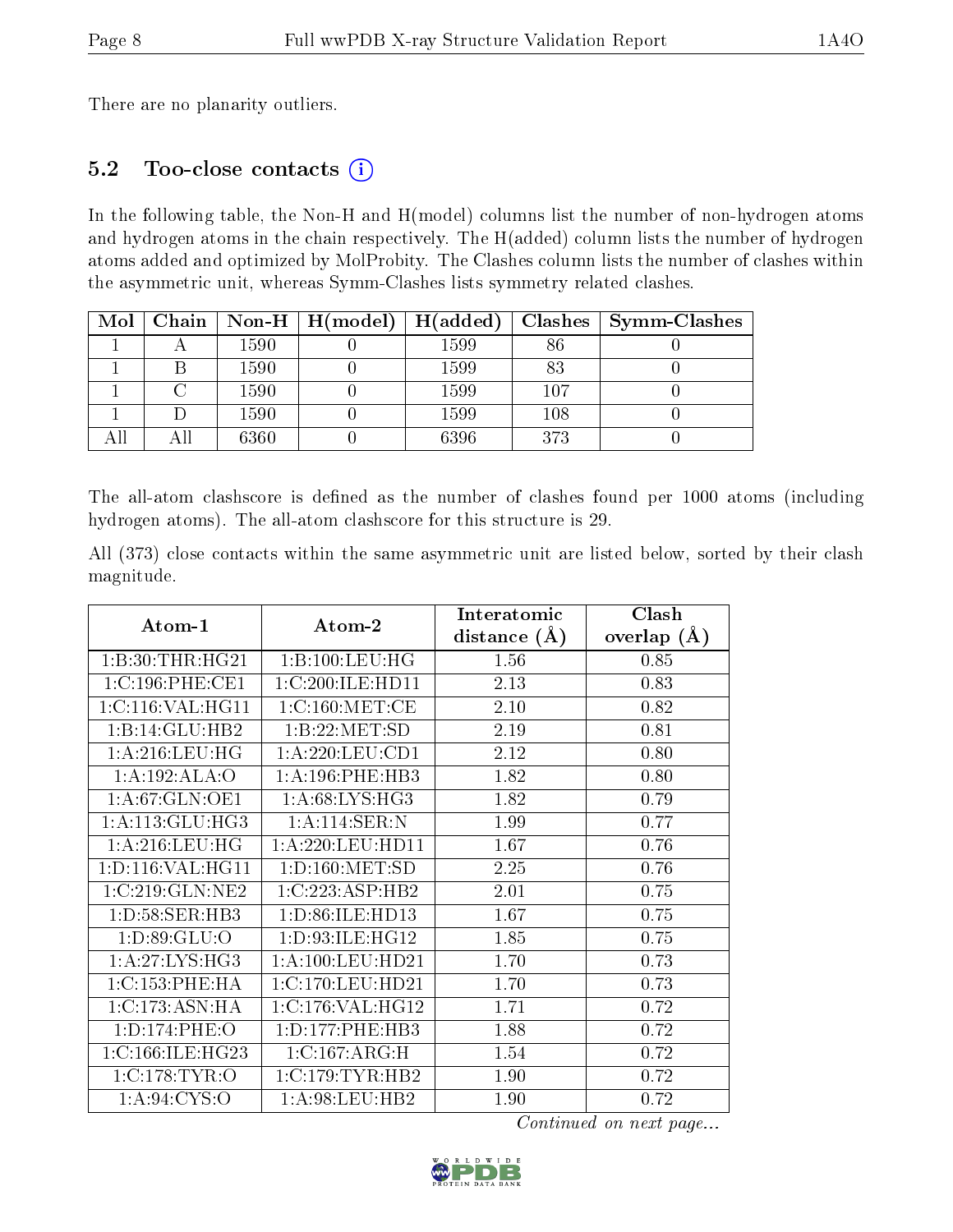| Comunaca jiom previous page  |                                                | Interatomic    | Clash         |
|------------------------------|------------------------------------------------|----------------|---------------|
| Atom-1                       | Atom-2                                         | distance $(A)$ | overlap $(A)$ |
| 1:D:7:VAL:HG23               | 1:D:29:VAL:HG21                                | 1.71           | 0.72          |
| 1:B:113:GLU:O                | 1:B:116:VAL:HG12                               | 1.91           | 0.71          |
| 1:C:116:VAL:HG11             | 1:C:160:MET:HE1                                | 1.73           | 0.71          |
| 1:D:119:LEU:HD23             | 1: D: 151: GLU: HB3                            | 1.71           | 0.71          |
| 1: B: 56: ARG: O             | 1:B:60:ARG:HG3                                 | 1.92           | 0.69          |
| 1:A:10:ALA:HB2               | 1: A:25: CYS:HB2                               | 1.74           | 0.69          |
| 1:A:174:PHE:O                | 1:A:177:PHE:HB3                                | 1.93           | 0.68          |
| 1:C:200:ILE:HG23             | 1:C:203:LEU:CD1                                | 2.23           | 0.68          |
| 1: D: 156: SER: HA           | 1: D: 160:MET:CE                               | 2.23           | 0.68          |
| 1:B:120:LYS:HG3              | 1:B:170:LEU:HD12                               | 1.74           | 0.68          |
| 1: D:30: THR:OG1             | 1:D:105:LEU:HD11                               | 1.93           | 0.68          |
| 1:D:14:GLU:HB2               | 1:D:22:MET:SD                                  | 2.34           | 0.68          |
| 1:A:155:ILE:O                | 1: A: 155: ILE: HG22                           | 1.92           | 0.68          |
| 1:B:109:ALA:CB               | 1:B:115:LYS:HG2                                | 2.24           | 0.67          |
| 1: A:30:THR:HG21             | 1:A:100:LEU:HG                                 | 1.76           | 0.67          |
| 1:C:168:LEU:HD21             | 1:C:218:MET:HG2                                | 1.77           | 0.67          |
| 1:C:87:GLU:HG2               | 1:C:132:VAL:HG13                               | 1.78           | 0.66          |
| 1:D:116:VAL:HG11             | 1: D: 160: MET: HE1                            | 1.77           | 0.66          |
| 1:D:196:PHE:O                | 1:D:200:ILE:HG13                               | 1.95           | 0.66          |
| 1:B:116:VAL:HG11             | 1: B: 160: MET:CE                              | 2.25           | 0.66          |
| 1: D:97: VAL: HA             | 1:D:100:LEU:HD22                               | 1.77           | 0.66          |
| 1:B:30:THR:CG2               | 1:B:100:LEU:HG                                 | 2.26           | 0.65          |
| 1: D: 116: VAL:HGI1          | 1: D: 160: MET: CE                             | 2.27           | 0.65          |
| 1: A: 101: LEU: HD12         | 1: A: 105: LEU: HD23                           | 1.78           | 0.65          |
| 1:C:85:LYS:O                 | 1:C:89:GLU:HG3                                 | 1.96           | 0.65          |
| 1:B:119:LEU:HB3              | 1:B:152:ALA:HB2                                | 1.78           | 0.65          |
| 1:C:73:GLU:HA                | 1:C:76:GLN:HB3                                 | 1.79           | 0.65          |
| 1: D: 127: ARG: HD3          | $1: D: 149: TYR: \overline{OH}$                | 1.98           | 0.64          |
| 1:B:200:ILE:HG22             | 1:B:200:ILE:O                                  | 1.98           | 0.64          |
| 1:B:216:LEU:O                | 1:B:220:LEU:HD13                               | 1.98           | 0.64          |
| 1:B:116:VAL:H <sub>G11</sub> | $1:B:160:\overline{\mathrm{MET}:\mathrm{HE1}}$ | 1.79           | 0.64          |
| 1: D: 101: LEU: HA           | 1: D: 105: LEU: HB2                            | 1.79           | 0.64          |
| 1: A:106: ILE: HG22          | 1: A:118: TYR:HB3                              | 1.81           | 0.63          |
| 1: A:221:LEU:O               | 1: A:225:LEU:HD22                              | 1.98           | 0.63          |
| 1: B:58: SER:O               | 1:B:62:VAL:HG12                                | 1.99           | 0.63          |
| 1:A:116:VAL:HG23             | 1:A:152:ALA:HB1                                | 1.80           | 0.63          |
| 1:A:47:ALA:O                 | 1:A:51:VAL:HG23                                | 1.99           | 0.63          |
| $1:C:77:\overline{GLN:O}$    | 1:C:81:GLU:HB2                                 | 1.98           | 0.63          |
| 1: D: 49: LYS: HA            | 1: D:52: VAL:HG12                              | 1.79           | 0.63          |
| 1: D:94: CYS:O               | 1: D:98: LEU: HB2                              | 1.99           | 0.62          |
| 1: B:3: LYS: HG3             | 1:B:29:VAL:HG13                                | 1.82           | 0.62          |

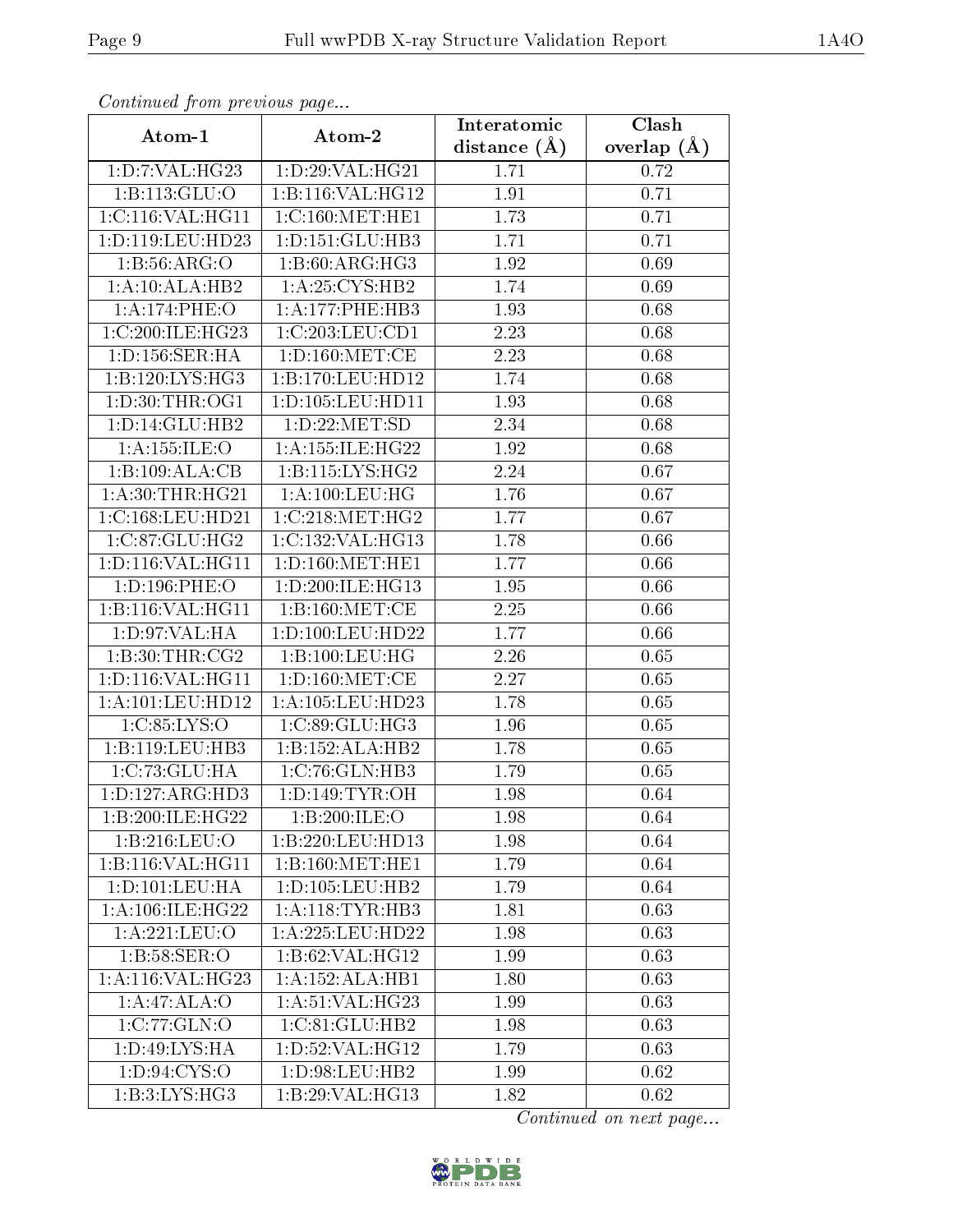| Continuea from previous page |                                               | Interatomic    | Clash         |
|------------------------------|-----------------------------------------------|----------------|---------------|
| Atom-1                       | Atom-2                                        | distance $(A)$ | overlap $(A)$ |
| 1:C:101:LEU:HA               | 1:C:105:LEU:HB2                               | 1.80           | 0.62          |
| 1:D:77:GLN:O                 | 1:D:81:GLU:HB2                                | 1.99           | 0.62          |
| 1: D: 192: ALA: HB3          | 1:D:225:LEU:HD11                              | 1.80           | 0.62          |
| 1:A:178:TYR:O                | 1: A:179: TYR: HB2                            | 2.00           | 0.61          |
| 1:A:127:ARG:HD3              | 1: A:149: TYR:OH                              | 2.00           | 0.61          |
| 1:A:14:GLU:HB2               | 1: A:22:MET:SD                                | 2.41           | 0.61          |
| 1: A:92: ASP:O               | 1: A:96: ASP:HB2                              | 2.01           | 0.61          |
| 1: D:92: ASP:O               | 1: D:96: ASP:HB2                              | 2.00           | 0.61          |
| 1: D:3: LYS: HG3             | 1: D:29: VAL:HG22                             | 1.82           | 0.61          |
| 1:A:116:VAL:HG11             | $1:$ A:160:MET:CE                             | 2.30           | 0.60          |
| 1:C:122:LYS:HE2              | 1:C:126:TYR:HE2                               | 1.66           | 0.60          |
| 1:C:153:PHE:O                | 1:C:156:SER:HB2                               | 2.01           | 0.60          |
| $1:C:194$ : THR: O           | 1:C:197:ASP:HB3                               | 2.01           | 0.60          |
| 1: D: 156: SER: HA           | 1: D: 160: MET: HE2                           | 1.83           | 0.60          |
| 1:A:193:LYS:HA               | 1: A:196: PHE:HD2                             | 1.67           | 0.60          |
| 1: A: 101: LEU: HA           | 1: A: 105: LEU: HB2                           | 1.83           | 0.60          |
| 1: D: 124: ASP: O            | 1: D: 127: ARG: HB3                           | 2.02           | 0.60          |
| 1: A:216:LEU:HG              | 1: A:220: LEU: HD13                           | 1.83           | 0.59          |
| 1:C:92:ASP:O                 | 1:C:96:ASP:HB2                                | 2.02           | 0.59          |
| 1: D: 101: LEU: HD12         | 1:D:105:LEU:HD22                              | 1.85           | 0.59          |
| 1:C:90:LEU:HD21              | 1:C:132:VAL:HG21                              | 1.83           | 0.59          |
| 1: A:219: GLN: HE21          | 1: A: 223: ASP: HB2                           | 1.67           | 0.58          |
| 1: D: 173: ASN: O            | 1: D: 176: VAL:HG12                           | 2.04           | 0.58          |
| 1:B:9:LYS:HD2                | 1: B:25: CYS:SG                               | 2.44           | 0.58          |
| 1:B:48:TYR:O                 | 1:B:52:VAL:HG12                               | 2.03           | 0.58          |
| 1:C:56:ARG:O                 | 1:C:60:ARG:HG3                                | 2.04           | 0.58          |
| 1:A:27:LYS:O                 | 1: A:30:THR:HG22                              | 2.04           | 0.58          |
| 1:A:176:VAL:HG23             | 1:A:228:TRP:HZ2                               | 1.68           | 0.57          |
| 1: D: 133: ALA: HB2          | 1: D: 141: ILE: HD12                          | 1.86           | 0.57          |
| 1: A:90: LEU:HD21            | 1: A: 132: VAL: HG21                          | 1.85           | 0.57          |
| 1: B: 92: ASP:O              | 1:B:96:ASP:HB2                                | 2.05           | 0.57          |
| 1: A: 122: LYS: O            | 1: A:126:TYR:HD2                              | 1.87           | 0.57          |
| 1:B:7:VAL:HG23               | 1:B:29:VAL:HG21                               | 1.86           | 0.57          |
| 1:B:109:ALA:HB1              | 1:B:115:LYS:HG2                               | 1.86           | 0.57          |
| 1:C:106:ILE:HG12             | 1:C:107:PRO:HD3                               | 1.85           | 0.57          |
| 1: D:58: SER:O               | 1: D:62: VAL:HGI2                             | 2.05           | 0.56          |
| 1: A:99: SER:O               | 1: A: 103: LYS: HB2                           | 2.05           | 0.56          |
| 1:A:73:GLU:O                 | 1:A:76:GLN:HB3                                | 2.05           | 0.56          |
| 1: C: 14: GLU: HB2           | 1:C:22:MET:SD                                 | 2.46           | 0.56          |
| 1:D:199:ALA:O                | 1:D:202:GLU:HB3                               | 2.05           | 0.56          |
| 1:C:75:LYS:O                 | $1:C:78:\overline{\mathrm{MET}:\mathrm{HG3}}$ | 2.05           | 0.56          |

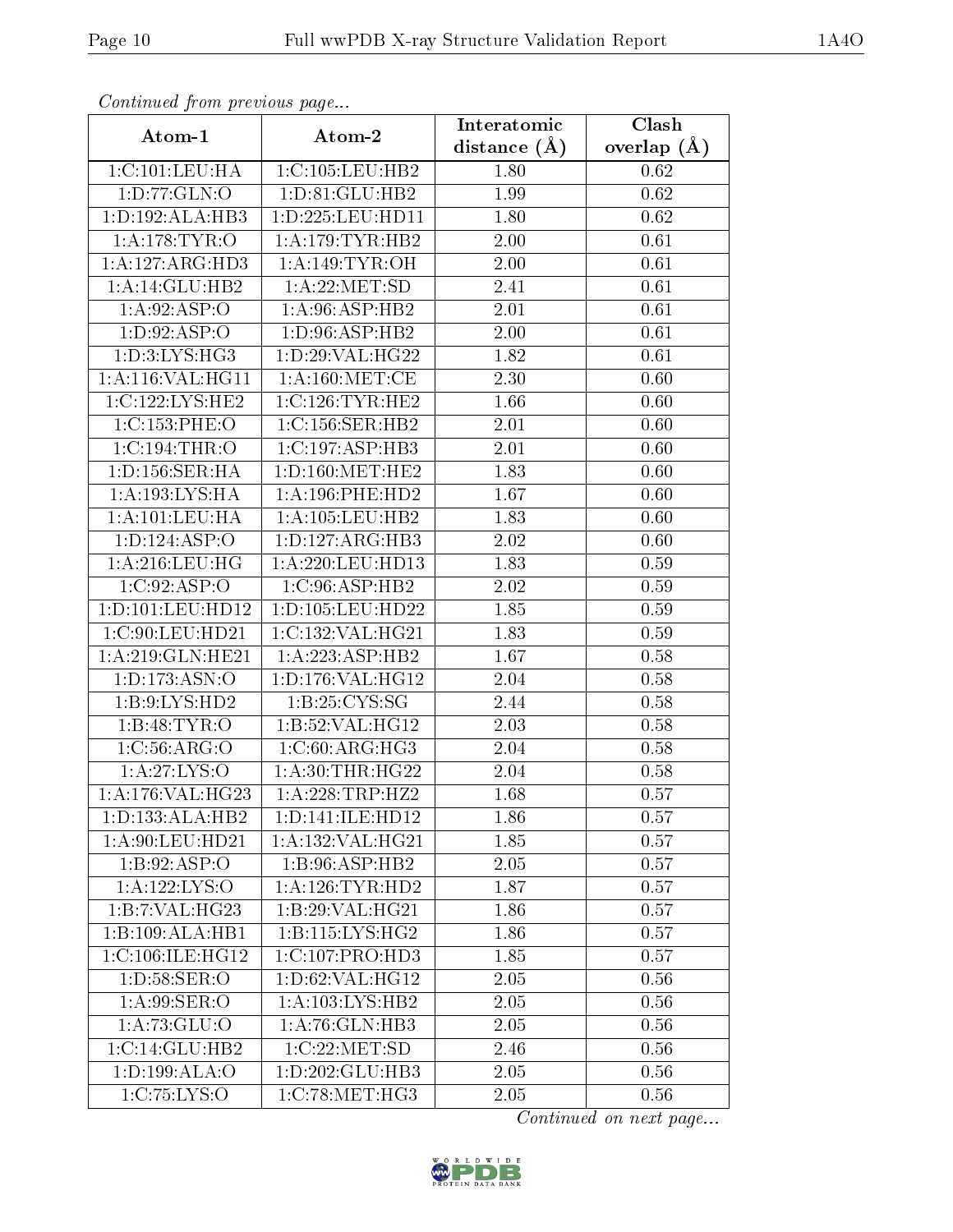| Continuea from previous page |                                     | Interatomic    | Clash             |  |  |
|------------------------------|-------------------------------------|----------------|-------------------|--|--|
| Atom-1                       | Atom-2                              | distance $(A)$ | overlap $(A)$     |  |  |
| 1:B:174:PHE:O                | 1:B:177:PHE:HB3                     | 2.06           | 0.56              |  |  |
| 1: D: 27: LYS: O             | 1: D: 30: THR: HG22                 | 2.06           | $\overline{0.56}$ |  |  |
| 1:C:31:GLU:HA                | 1:C:104:PHE:CE2                     | 2.41           | 0.56              |  |  |
| 1:B:149:TYR:O                | 1:B:153:PHE:HB2                     | 2.04           | 0.56              |  |  |
| 1: B:45: SER:O               | 1:B:49:LYS:HB3                      | 2.06           | 0.56              |  |  |
| 1:A:116:VAL:HG13             | 1: A: 166: ILE: HD11                | 1.87           | 0.55              |  |  |
| 1: A:56: ARG:O               | 1:A:60:ARG:HG3                      | 2.06           | 0.55              |  |  |
| 1: D: 178: TYR: O            | 1: D: 179: TYR: HB2                 | 2.05           | 0.55              |  |  |
| 1:B:155:ILE:HG22             | 1:B:155:ILE:O                       | 2.05           | 0.55              |  |  |
| 1:C:97:VAL:HA                | 1:C:100:LEU:HD22                    | 1.88           | 0.55              |  |  |
| 1: D: 73: GLU: O             | $1: D:76: GLN: \overline{HB3}$      | 2.06           | 0.55              |  |  |
| 1:B:143:ASP:O                | 1:B:147:GLN:HG2                     | 2.06           | 0.55              |  |  |
| 1: B:39: GLU:O               | 1:B:43:LEU:HB2                      | 2.07           | 0.55              |  |  |
| 1:D:166:ILE:HG23             | 1: D: 167: ARG:H                    | 1.72           | 0.55              |  |  |
| 1:B:75:LYS:O                 | 1:B:78:MET:HG3                      | 2.07           | 0.54              |  |  |
| 1:D:219:GLN:NE2              | 1: D: 223: ASP: HB2                 | 2.22           | 0.54              |  |  |
| 1:C:46:VAL:HA                | 1:C:49:LYS:HG2                      | 1.89           | 0.54              |  |  |
| 1:D:139:LYS:O                | 1:D:142:VAL:HG12                    | 2.07           | 0.54              |  |  |
| 1:C:143:ASP:O                | 1:C:147:GLN:HG2                     | 2.08           | 0.54              |  |  |
| 1: A:30:THR:CG2              | 1: A: 100: LEU: HG                  | 2.38           | 0.54              |  |  |
| 1:C:216:LEU:O                | 1:C:220:LEU:HD13                    | 2.08           | 0.54              |  |  |
| 1:C:87:GLU:CG                | 1:C:132:VAL:HG13                    | 2.37           | 0.54              |  |  |
| 1:C:67:GLN:OE1               | 1:C:68:LYS:HG3                      | 2.07           | 0.54              |  |  |
| 1:B:178:TYR:O                | 1:B:179:TYR:HB2                     | 2.08           | 0.54              |  |  |
| 1:B:67:GLN:OE1               | 1:B:68:LYS:HG3                      | 2.07           | 0.54              |  |  |
| 1:C:89:GLU:O                 | 1:C:93:ILE:HG12                     | 2.07           | 0.54              |  |  |
| 1: A:48: TYR:O               | 1:A:52:VAL:HG12                     | 2.08           | 0.54              |  |  |
| 1:C:130:ALA:O                | $1:C:138:LYS:\overline{\text{HE3}}$ | 2.08           | 0.53              |  |  |
| 1: D: 150: GLN: HA           | 1: D: 153: PHE: HB3                 | 1.89           | 0.53              |  |  |
| 1: D: 9: LYS: HD2            | 1: D: 25: CYS: SG                   | 2.47           | 0.53              |  |  |
| 1:B:119:LEU:HD23             | 1:B:151:GLU:HB3                     | 1.90           | 0.53              |  |  |
| 1:C:36:LEU:HD22              | 1:C:105:LEU:HDI1                    | 1.91           | 0.53              |  |  |
| 1: D:6: LEU: HG              | 1: D:28: SER:HB3                    | 1.89           | 0.53              |  |  |
| 1:B:35:GLU:HA                | 1:B:35:GLU:OE1                      | 2.09           | 0.53              |  |  |
| 1: D: 133: ALA: HB3          | 1: D: 138: LYS: HA                  | 1.91           | 0.53              |  |  |
| 1: D: 113: GLU: O            | 1: D: 166: ILE: HD11                | 2.08           | 0.53              |  |  |
| 1: A:9: LYS: HD2             | 1:A:25:CYS:SG                       | 2.49           | 0.52              |  |  |
| 1:A:27:LYS:O                 | 1: A:31: GLU: HG2                   | 2.10           | 0.52              |  |  |
| 1:B:52:VAL:HG11              | 1:B:125:TYR:CE2                     | 2.45           | 0.52              |  |  |
| 1:D:171:ALA:O                | 1: D: 175: SER: HB2                 | 2.10           | 0.52              |  |  |
| 1:B:73:GLU:O                 | 1:B:76:GLN:HB3                      | 2.10           | 0.52              |  |  |

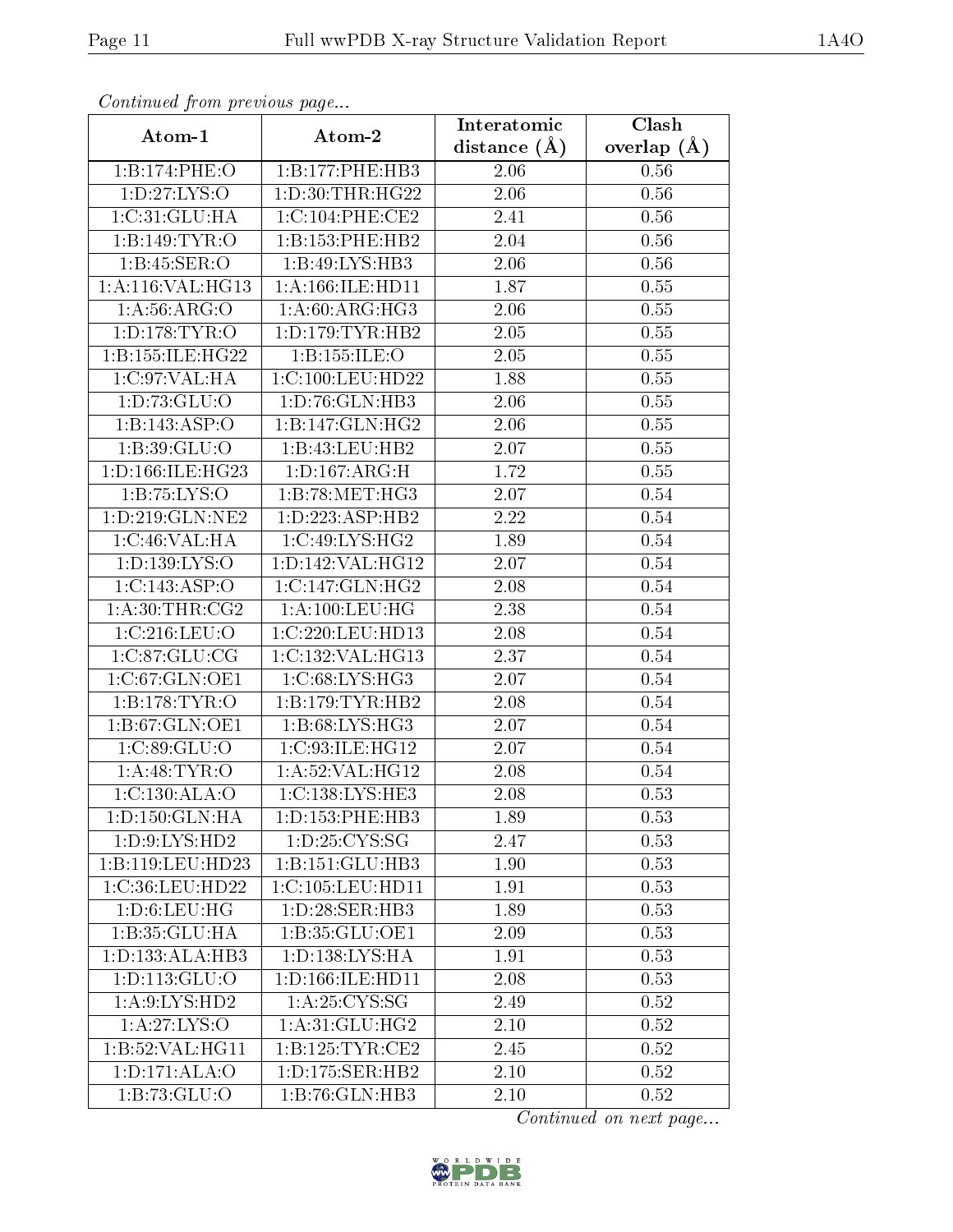| Continuea from previous page |                      | Interatomic       | Clash         |  |
|------------------------------|----------------------|-------------------|---------------|--|
| Atom-1                       | Atom-2               | distance $(A)$    | overlap $(A)$ |  |
| 1:B:97:VAL:HA                | 1:B:100:LEU:HD22     | 1.92              | 0.52          |  |
| 1: D: 155: ILE: O            | 1: D: 158: LYS: HB3  | $\overline{2.09}$ | 0.52          |  |
| 1:C:106:ILE:CG1              | 1: C: 107: PRO: HD3  | 2.40              | 0.52          |  |
| 1:B:87:GLU:HG3               | 1:B:132:VAL:HG22     | 1.90              | 0.52          |  |
| 1: D:48: TYR:O               | 1: D: 52: VAL: HG12  | 2.10              | 0.52          |  |
| 1: A:93: ILE:O               | 1:A:97:VAL:HG12      | 2.09              | 0.52          |  |
| 1: B: 173: ASN: O            | 1:B:176:VAL:HG12     | 2.09              | 0.52          |  |
| 1:C:219:GLN:HE22             | 1:C:223:ASP:HB2      | 1.75              | 0.52          |  |
| 1: D: 216: LEU: O            | 1:D:220:LEU:HD13     | 2.10              | 0.52          |  |
| 1:C:200:ILE:HG23             | 1:C:203:LEU:HD12     | 1.91              | 0.51          |  |
| $1:B:189:CYS:\overline{HA}$  | 1:B:225:LEU:HDI1     | 1.91              | 0.51          |  |
| 1:A:116:VAL:HG11             | 1: A:160:MET:HE1     | 1.91              | 0.51          |  |
| 1:A:113:GLU:O                | 1:A:166:ILE:HD11     | 2.11              | 0.51          |  |
| 1:A:37:SER:HB3               | 1: A:40: GLU:HG3     | 1.93              | 0.51          |  |
| 1: D: 101: LEU: HD12         | 1: D: 105: LEU: CD2  | 2.40              | 0.51          |  |
| 1:C:113:GLU:HG3              | 1:C:114:SER:N        | 2.25              | 0.51          |  |
| 1:C:2:ASP:O                  | 1:C:6:LEU:HD22       | 2.11              | 0.51          |  |
| 1:D:94:CYS:HB2               | 1: D: 129: LEU: HD13 | 1.92              | 0.51          |  |
| 1:D:44:LEU:HD21              | 1:D:105:LEU:HD21     | 1.92              | 0.51          |  |
| 1: D:56: ARG:O               | 1:D:60:ARG:HG3       | 2.10              | 0.51          |  |
| 1:C:200:ILE:HG23             | 1:C:203:LEU:HDI1     | 1.91              | 0.50          |  |
| 1: D: 27: LYS: O             | 1: D:31: GLU: HG2    | 2.11              | 0.50          |  |
| 1: D:52: VAL:HGI1            | 1: D: 125: TYR: HE1  | 1.75              | 0.50          |  |
| 1:A:193:LYS:O                | 1:A:197:ASP:N        | 2.45              | 0.50          |  |
| 1:B:116:VAL:H G23            | 1:B:152:ALA:HB1      | 1.93              | 0.50          |  |
| 1:A:129:LEU:HB3              | 1: A:141: ILE: HG21  | 1.94              | 0.50          |  |
| 1: A: 156: SER: O            | 1:A:158:LYS:N        | 2.43              | 0.50          |  |
| 1: A:103:LYS:HE3             | 1: D: 31: GLU: O     | 2.11              | 0.50          |  |
| 1:B:153:PHE:O                | 1:B:156:SER:HB2      | 2.11              | 0.50          |  |
| 1:C:17:GLU:O                 | 1:C:17:GLU:HG2       | 2.12              | 0.50          |  |
| 1: D: 133: ALA: CB           | 1: D: 138: LYS: HA   | 2.41              | 0.50          |  |
| 1:A:16:ALA:HA                | 1:B:61:VAL:HG11      | 1.94              | 0.50          |  |
| 1:B:222:ARG:O                | 1:B:225:LEU:HB2      | 2.11              | 0.50          |  |
| 1:C:156:SER:O                | 1:C:158:LYS:N        | 2.44              | 0.50          |  |
| 1:B:17:GLU:HG2               | 1:B:17:GLU:O         | 2.11              | 0.49          |  |
| 1:C:222:ARG:HA               | 1:C:225:LEU:HD22     | 1.94              | 0.49          |  |
| 1:D:113:GLU:HG3              | 1:D:114:SER:N        | 2.27              | 0.49          |  |
| 1: A:5: GLU:O                | 1: A:9: LYS: HB2     | 2.12              | 0.49          |  |
| 1:B:121:MET:O                | 1:B:125:TYR:HDI      | 1.95              | 0.49          |  |
| 1:B:22:MET:SD                | 1:B:47:ALA:HB2       | 2.53              | 0.49          |  |
| 1:C:113:GLU:O                | 1:C:166:ILE:HD11     | 2.12              | 0.49          |  |

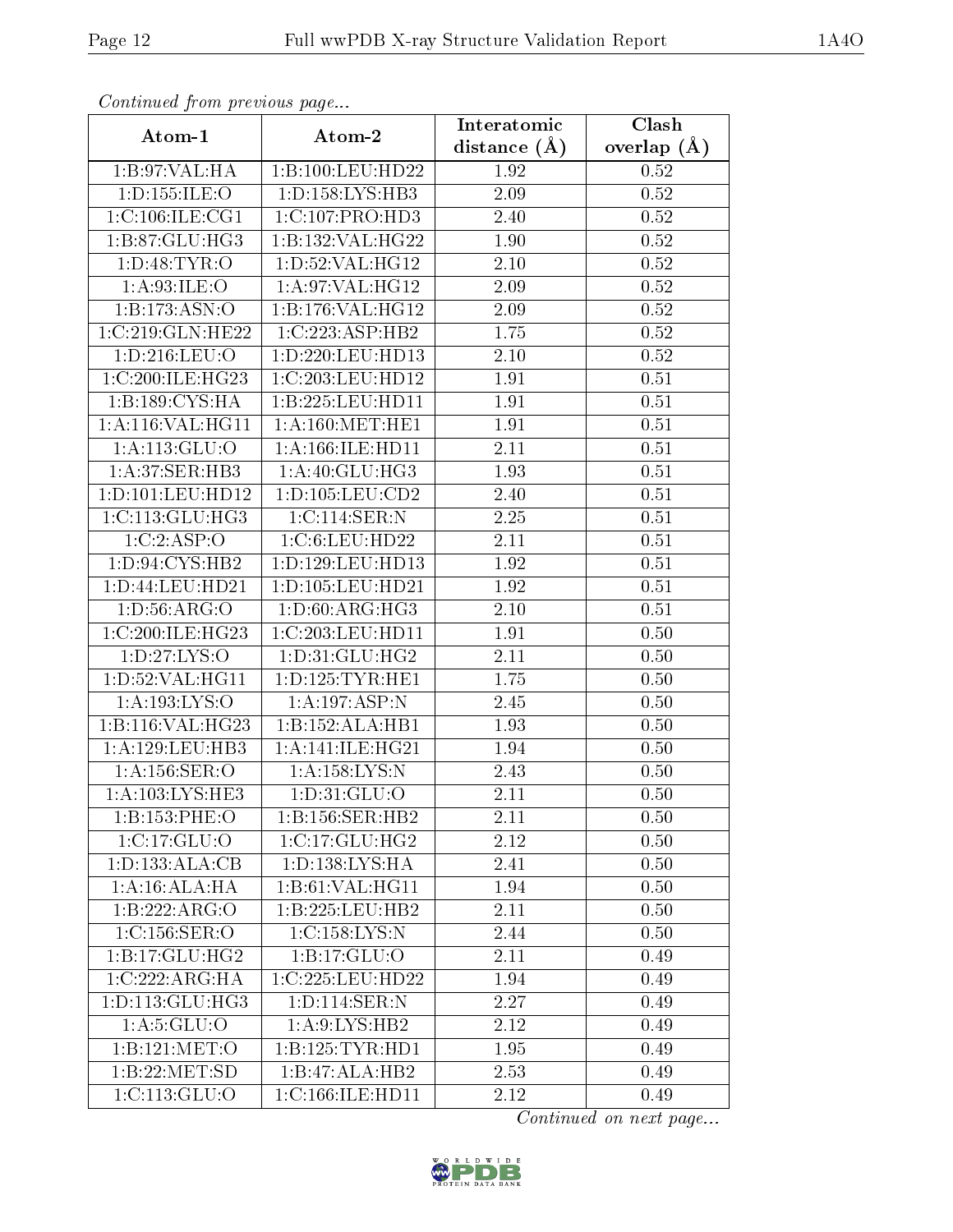| Continued from previous page |                              | Interatomic    | Clash           |  |  |
|------------------------------|------------------------------|----------------|-----------------|--|--|
| Atom-1                       | Atom-2                       | distance $(A)$ | overlap $(\AA)$ |  |  |
| 1: A: 158: LYS: NZ           | 1: A: 158: LYS: HB2          | 2.26           | 0.49            |  |  |
| 1: A.66: GLU: HG3            | 1: A:76: GLN: HG3            | 1.93           | 0.49            |  |  |
| 1: A: 115: LYS: HB3          | 1: A: 115: LYS: NZ           | 2.28           | 0.49            |  |  |
| 1:B:10:ALA:HB2               | 1:B:25:CYS:HB2               | 1.94           | 0.49            |  |  |
| 1:C:160:MET:HE3              | 1:C:167:ARG:HB2              | 1.94           | 0.49            |  |  |
| 1:D:106:ILE:HG22             | 1: D: 118: TYR: HB3          | 1.94           | 0.49            |  |  |
| 1:B:103:LYS:HE3              | 1:C:31:GLU:O                 | 2.12           | 0.49            |  |  |
| 1:B:97:VAL:HG11              | 1:B:125:TYR:CD2              | 2.48           | 0.49            |  |  |
| 1:B:221:LEU:O                | 1:B:225:LEU:HD22             | 2.13           | 0.49            |  |  |
| 1: D: 122: LYS: O            | 1: D: 126: TYR: HD2          | 1.95           | 0.49            |  |  |
| 1:C:117:PHE:CD1              | 1:C:117:PHE:C                | 2.86           | 0.49            |  |  |
| 1:C:27:LYS:HA                | 1:C:30:THR:HG22              | 1.94           | 0.49            |  |  |
| 1: A:28: SER:O               | 1: A:32: GLN: NE2            | 2.46           | 0.48            |  |  |
| 1: D:200: ILE:C              | 1: D: 202: GLU: H            | 2.16           | 0.48            |  |  |
| 1:A:153:PHE:O                | 1:A:156:SER:HB2              | 2.13           | 0.48            |  |  |
| 1:C:73:GLU:CA                | 1:C:76:GLN:HB3               | 2.42           | 0.48            |  |  |
| 1:C:22:MET:SD                | 1:C:47:ALA:HB2               | 2.54           | 0.48            |  |  |
| 1:D:192:ALA:O                | 1:D:196:PHE:HB3              | 2.13           | 0.48            |  |  |
| 1: B:27: LYS:O               | 1:B:30:THR:HG22              | 2.13           | 0.48            |  |  |
| 1: D: 158: LYS: HB2          | 1: D: 158: LYS: NZ           | 2.28           | 0.48            |  |  |
| 1:D:39:GLU:O                 | 1: D: 43: LEU: HB2           | 2.13           | 0.48            |  |  |
| 1:A:115:LYS:HZ2              | 1:A:115:LYS:HB3              | 1.79           | 0.48            |  |  |
| 1:A:106:ILE:HB               | 1:A:119:LEU:HD11             | 1.96           | 0.48            |  |  |
| 1:A:117:PHE:HB2              | 1: A: 166: ILE: HD12         | 1.95           | 0.48            |  |  |
| 1:B:1:MET:HB2                | 1:B:32:GLN:OE1               | 2.13           | 0.48            |  |  |
| 1:C:155:ILE:HG22             | 1:C:155:ILE:O                | 2.14           | 0.48            |  |  |
| 1:C:219:GLN:HE21             | 1:C:223:ASP:HB2              | 1.77           | 0.48            |  |  |
| 1: C: 38: ASN: HA            | 1:C:41:ARG:HB3               | 1.95           | 0.48            |  |  |
| 1: B:5: GLU:O                | 1:B:9:LYS:HB2                | 2.13           | 0.48            |  |  |
| 1:C:119:LEU:HD22             | 1:C:151:GLU:HB3              | 1.94           | 0.48            |  |  |
| 1: D: 6: LEU: HB3            | 1:D:29:VAL:HG23              | 1.95           | 0.48            |  |  |
| 1: C: 196: PHE: HA           | 1:C:199:ALA:HB3              | 1.95           | 0.48            |  |  |
| 1:D:10:ALA:CB                | 1: D:26: MET:SD              | 3.01           | 0.48            |  |  |
| 1: D: 41: ARG: O             | 1: D: 44: LEU: HB3           | 2.14           | 0.47            |  |  |
| 1:D:87:GLU:HA                | 1: D:90: LEU:HD23            | 1.96           | 0.47            |  |  |
| 1:B:124:ASP:O                | 1:B:127:ARG:HB3              | 2.14           | 0.47            |  |  |
| 1:A:124:ASP:O                | $1:A:127:ARG:H\overline{B3}$ | 2.15           | 0.47            |  |  |
| 1:A:176:VAL:HG23             | 1:A:228:TRP:CZ2              | 2.48           | 0.47            |  |  |
| 1: C: 119: LEU: HB2          | 1:C:152:ALA:HB2              | 1.96           | 0.47            |  |  |
| 1: D: 156: SER: OG           | 1: D: 167: ARG: HG3          | 2.14           | 0.47            |  |  |
| 1: B:85: LYS:O               | 1:B:89:GLU:HG3               | 2.13           | 0.47            |  |  |

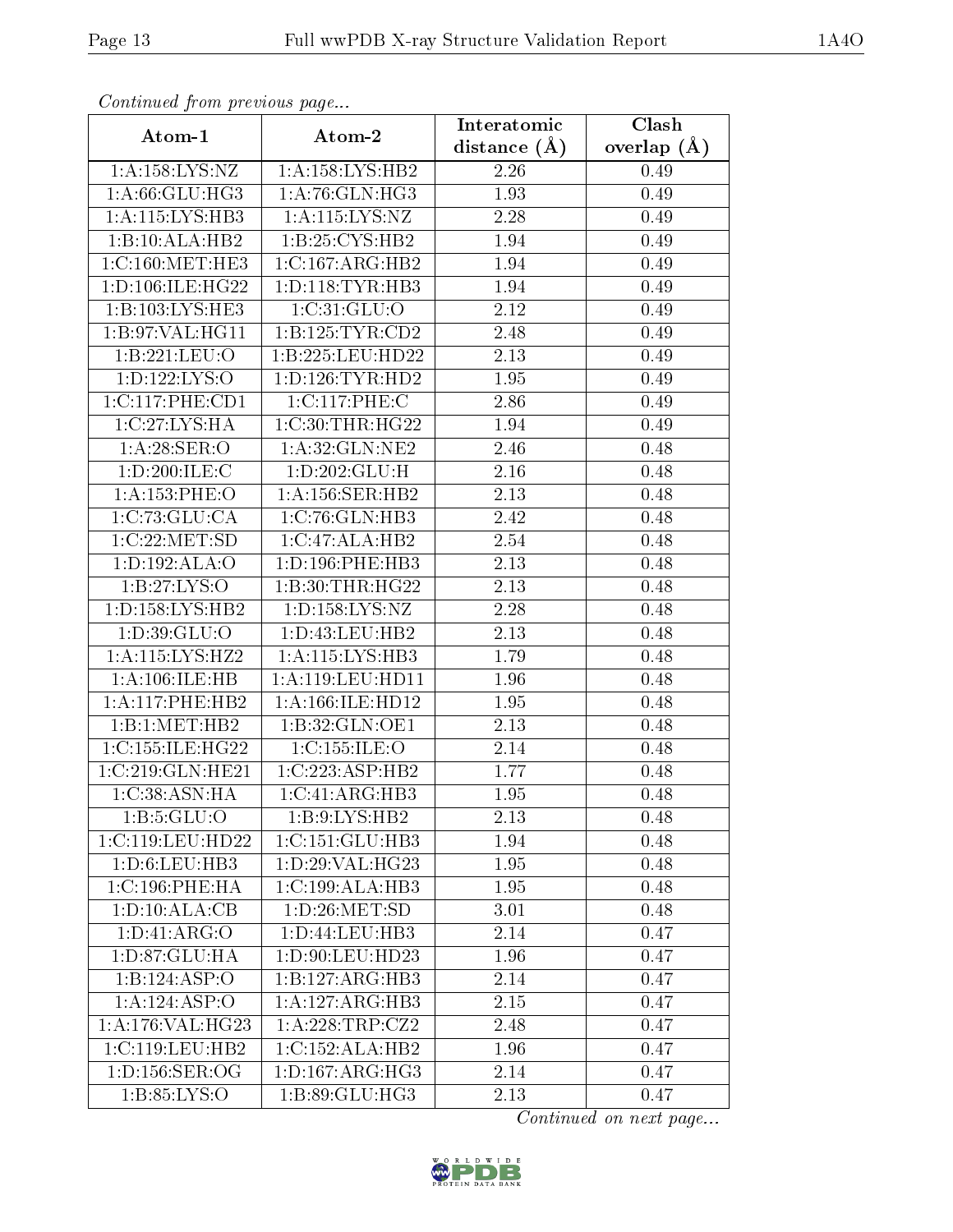| Continuea from previous page |                      | Interatomic       | Clash         |  |
|------------------------------|----------------------|-------------------|---------------|--|
| Atom-1                       | Atom-2               | distance $(A)$    | overlap $(A)$ |  |
| 1:C:116:VAL:HG11             | 1:C:160:MET:HE2      | 1.90              | 0.47          |  |
| 1: D: 116: VAL: CG1          | 1: D: 160:MET: HE1   | $\overline{2.42}$ | 0.47          |  |
| 1:D:51:VAL:HG13              | 1: D: 55: ARG: NH1   | 2.29              | 0.47          |  |
| 1: D: 5: GLU: O              | 1:D:9:LYS:HB2        | 2.15              | 0.47          |  |
| 1: D: 115: LYS: HB3          | 1: D: 115: LYS: NZ   | 2.29              | 0.47          |  |
| 1:D:2:ASP:O                  | 1: D:6: LEU: HD22    | 2.15              | 0.47          |  |
| 1:C:124:ASP:O                | 1:C:127:ARG:HB3      | 2.15              | 0.47          |  |
| 1: D: 1: MET: HB2            | 1:D:32:GLN:OE1       | 2.15              | 0.47          |  |
| 1: D: 7: VAL: CG2            | 1: D:29: VAL:HG21    | 2.41              | 0.47          |  |
| 1:C:6:LEU:HB2                | 1:C:29:VAL:HG23      | 1.97              | 0.47          |  |
| 1:C:1:MET:HB2                | 1:C:32:GLN:OE1       | 2.15              | 0.47          |  |
| 1:A:17:GLU:O                 | 1:A:17:GLU:HG2       | 2.13              | 0.47          |  |
| 1: A:97: VAL:HGI1            | 1: A:125: TYR: CD2   | 2.50              | 0.47          |  |
| 1:B:127:ARG:O                | 1:B:131:GLU:HG3      | 2.15              | 0.47          |  |
| 1:B:55:ARG:HB3               | 1:B:90:LEU:HB2       | 1.95              | 0.47          |  |
| 1:C:73:GLU:O                 | 1:C:76:GLN:HB3       | 2.15              | 0.46          |  |
| 1:C:94:CYS:HB2               | 1:C:129:LEU:HD13     | 1.97              | 0.46          |  |
| 1: D: 129: LEU: HB3          | 1: D: 141: ILE: HG21 | 1.96              | 0.46          |  |
| 1:C:15:GLN:O                 | 1:D:61:VAL:HG21      | $\overline{2.15}$ | 0.46          |  |
| 1: D: 193: LYS: O            | 1:D:197:ASP:N        | 2.48              | 0.46          |  |
| 1:C:173:ASN:O                | 1:C:176:VAL:HG12     | 2.16              | 0.46          |  |
| 1:C:119:LEU:CD2              | 1: C: 151: GLU: HB3  | 2.46              | 0.46          |  |
| 1:C:106:ILE:HG22             | 1: C:118: TYR:HB3    | 1.97              | 0.46          |  |
| 1:A:115:LYS:O                | 1:A:119:LEU:HD13     | 2.15              | 0.46          |  |
| 1: D: 59: TRP: CE2           | 1: D: 83: ARG: HD3   | 2.50              | 0.46          |  |
| 1: A:90: LEU:CD2             | 1:A:132:VAL:HG21     | 2.46              | 0.46          |  |
| 1: A:66: GLU:CG              | 1:A:76:GLN:HG3       | 2.46              | 0.46          |  |
| 1: A:98: LEU: HA             | 1:A:98:LEU:HD12      | 1.82              | 0.46          |  |
| 1: D: 156: SER: HA           | 1: D: 160:MET: HE3   | 1.97              | 0.46          |  |
| 1:D:188:ALA:C                | 1: D: 190: SER:H     | 2.19              | 0.46          |  |
| 1: D:94: CYS:CB              | 1:D:129:LEU:HD13     | 2.46              | 0.46          |  |
| 1: A:52: VAL:HG13            | 1:A:53:GLY:N         | 2.31              | 0.45          |  |
| 1:B:171:ALA:O                | 1:B:175:SER:HB2      | 2.16              | 0.45          |  |
| 1:B:86:ILE:O                 | 1:B:90:LEU:HB3       | 2.16              | 0.45          |  |
| 1:C:166:ILE:HG23             | 1:C:167:ARG:N        | 2.26              | 0.45          |  |
| 1: D:99: SER:O               | 1: D: 103: LYS: HB2  | 2.16              | 0.45          |  |
| 1: B:31: GLU:O               | 1:C:103:LYS:HE3      | 2.16              | 0.45          |  |
| 1:B:34:ALA:HB1               | 1: B:35: GLU:H       | 1.44              | 0.45          |  |
| 1: B:66: GLU:O               | 1:B:66:GLU:HG2       | 2.16              | 0.45          |  |
| 1:C:45:SER:O                 | 1:C:49:LYS:HB3       | 2.16              | 0.45          |  |
| 1: D:30: THR:OG1             | 1:D:36:LEU:HD21      | 2.17              | 0.45          |  |

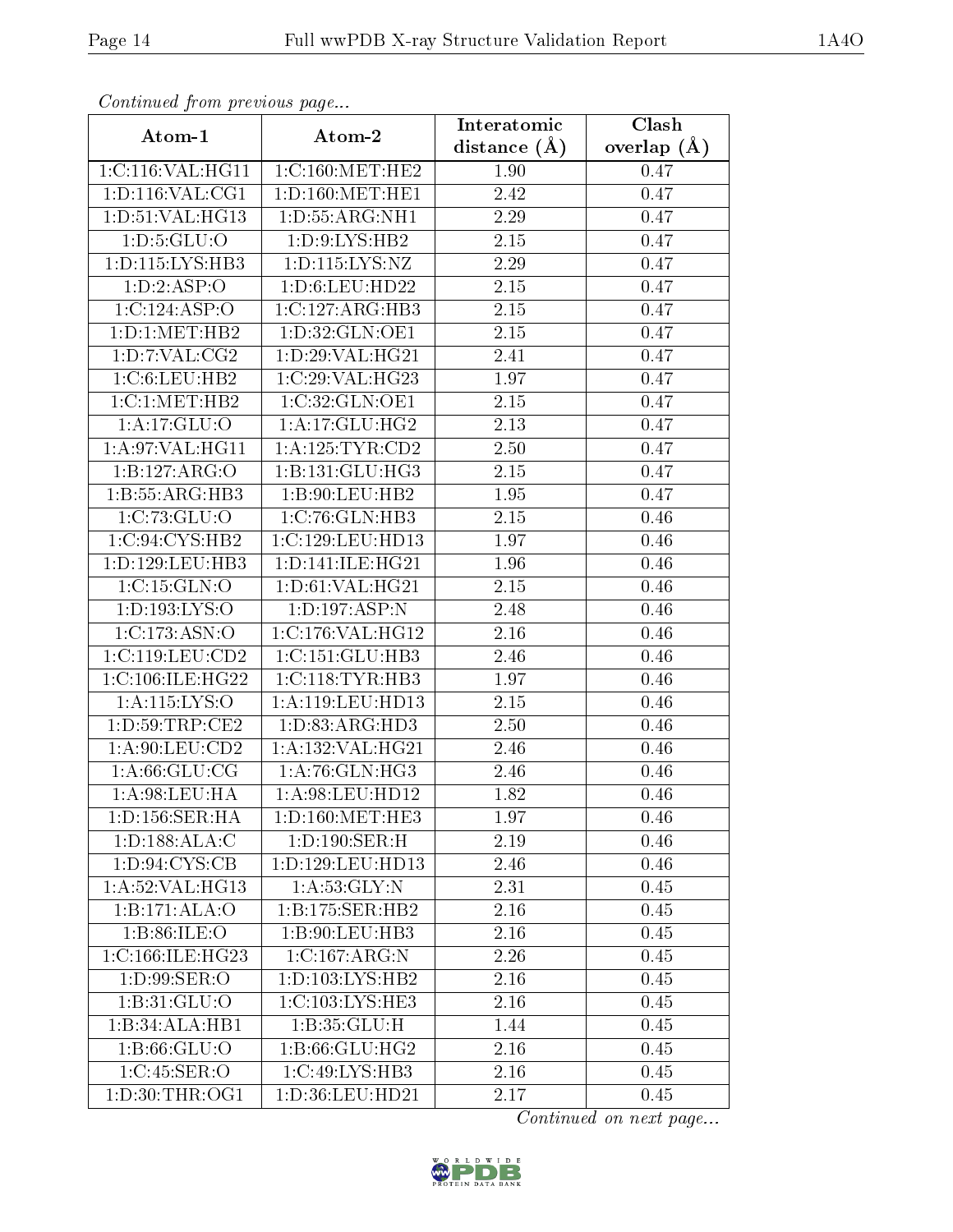| Commaca from previous page |                     | Interatomic    | $\overline{\text{Clash}}$ |
|----------------------------|---------------------|----------------|---------------------------|
| Atom-1                     | Atom-2              | distance $(A)$ | overlap $(A)$             |
| 1:C:127:ARG:O              | 1:C:131:GLU:HG3     | 2.16           | 0.45                      |
| 1:C:32:GLN:HB3             | 1:C:33:GLY:H        | 1.50           | 0.45                      |
| 1:C:202:GLU:HG2            | 1:C:202:GLU:O       | 2.17           | 0.45                      |
| 1:B:155:ILE:O              | 1:B:155:ILE:CG2     | 2.64           | 0.45                      |
| 1:C:44:LEU:HD21            | 1:C:105:LEU:HD21    | 1.99           | 0.45                      |
| 1: D:6: LEU: CB            | 1: D:29: VAL:HG23   | 2.47           | 0.45                      |
| 1:A:216:LEU:O              | 1:A:220:LEU:HD13    | 2.17           | $0.45\,$                  |
| 1: A:58: SER:O             | 1:A:62:VAL:HG12     | 2.17           | 0.45                      |
| 1:B:113:GLU:HG3            | 1:B:114:SER:N       | 2.32           | $0.45\,$                  |
| 1:C:61:VAL:HG11            | 1: D: 16: ALA: HA   | 1.98           | 0.45                      |
| 1:B:160:MET:HB2            | 1:B:160:MET:HE3     | 1.94           | 0.44                      |
| 1:C:174:PHE:O              | 1:C:177:PHE:HB3     | 2.16           | 0.44                      |
| 1:B:11:LYS:HG3             | 1:B:43:LEU:HD21     | 1.99           | 0.44                      |
| 1: D: 178: TYR: O          | 1: D: 179: TYR: CB  | 2.66           | 0.44                      |
| 1: A:87: GLU:CG            | 1:A:132:VAL:HG13    | 2.47           | 0.44                      |
| 1:B:101:LEU:HD12           | 1:B:105:LEU:HD23    | 1.98           | 0.44                      |
| 1:B:22:MET:HE2             | 1:B:43:LEU:O        | 2.17           | 0.44                      |
| 1: A:3: LYS:O              | 1:A:7:VAL:HG23      | 2.17           | 0.44                      |
| 1:C:196:PHE:HE1            | 1:C:200:ILE:HD11    | 1.79           | 0.44                      |
| 1:D:116:VAL:HG13           | 1:D:166:ILE:HD11    | 1.98           | 0.44                      |
| 1:C:106:ILE:N              | 1:C:107:PRO:HD2     | 2.32           | 0.44                      |
| 1:C:196:PHE:CE1            | 1:C:200:ILE:CD1     | 2.93           | 0.44                      |
| 1:D:133:ALA:CB             | 1:D:141:ILE:HD12    | 2.47           | 0.44                      |
| 1:B:119:LEU:CB             | 1:B:152:ALA:HB2     | 2.45           | 0.44                      |
| 1:C:49:LYS:HA              | 1:C:52:VAL:HG12     | 1.99           | 0.44                      |
| 1:C:94:CYS:O               | 1:C:98:LEU:HB2      | 2.17           | 0.44                      |
| 1:C:147:GLN:O              | 1:C:151:GLU:HB2     | 2.18           | 0.44                      |
| 1:C:74:LYS:C               | 1:C:76:GLN:N        | 2.71           | 0.44                      |
| 1: D: 188: ALA: C          | 1: D: 190: SER: N   | 2.70           | 0.44                      |
| 1:A:106:ILE:HB             | 1: A: 119: LEU: CD1 | 2.48           | 0.44                      |
| 1: A.89: GLU:O             | 1: A:93:ILE:HG12    | 2.18           | 0.44                      |
| 1: D: 11: LYS: HG3         | 1:D:43:LEU:HD21     | 2.00           | 0.44                      |
| 1:D:166:ILE:HG23           | 1: D: 167: ARG: N   | 2.32           | 0.44                      |
| 1:A:2:ASP:O                | 1: A:6: LEU: HD22   | 2.18           | 0.43                      |
| 1:B:109:ALA:HB3            | 1:B:115:LYS:HG2     | 2.00           | 0.43                      |
| 1:B:46:VAL:O               | 1:B:50:ASN:ND2      | 2.50           | 0.43                      |
| 1:C:149:TYR:CE2            | 1:C:177:PHE:HB2     | 2.53           | 0.43                      |
| 1:B:106:ILE:HG22           | 1:B:118:TYR:HB3     | 1.99           | 0.43                      |
| 1:C:116:VAL:HG21           | 1:C:160:MET:HE1     | 1.99           | 0.43                      |
| 1:C:5:GLU:O                | 1:C:9:LYS:HB2       | 2.18           | 0.43                      |
| 1: D: 137: ASP: O          | 1:D:141:ILE:HG13    | 2.18           | 0.43                      |

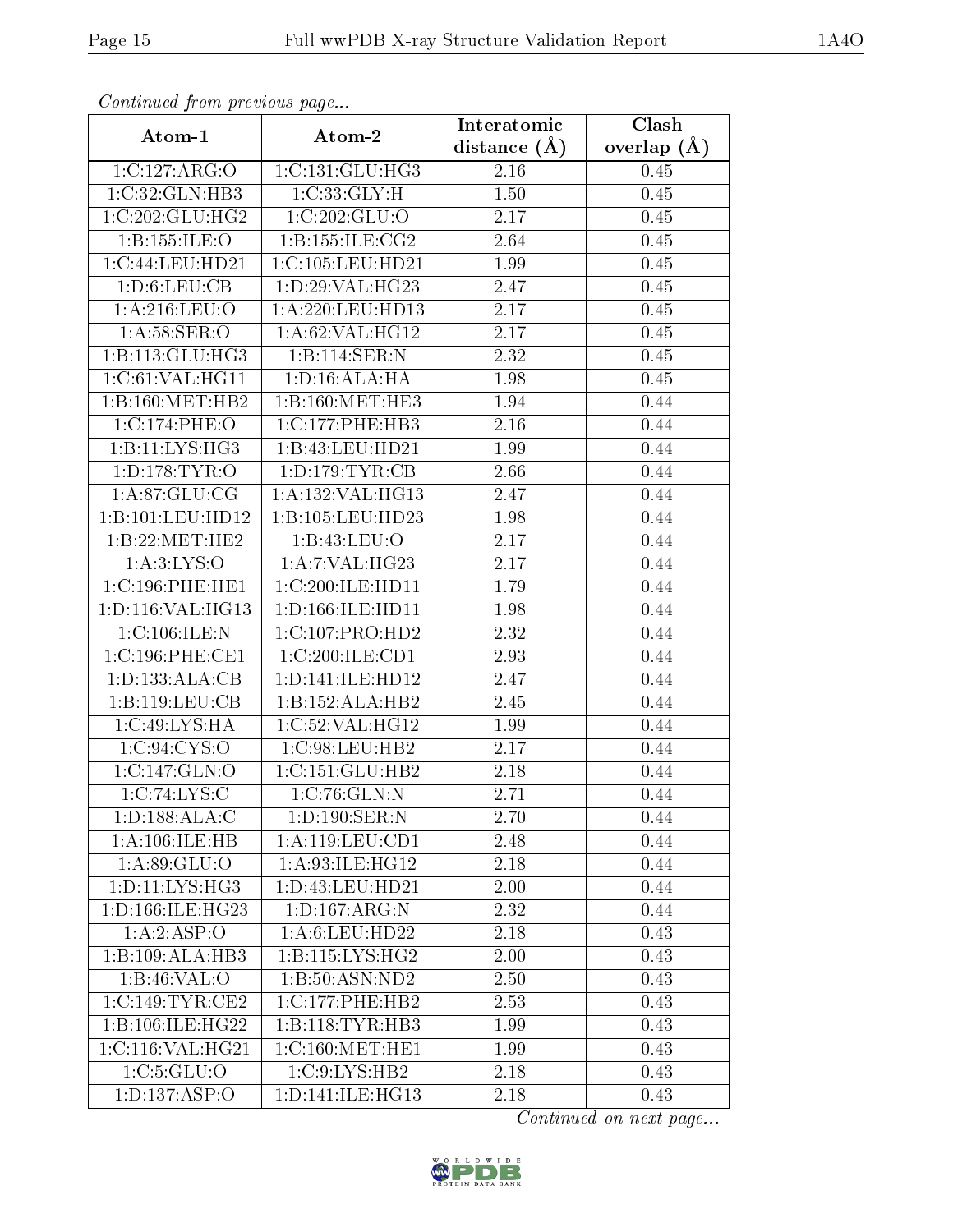| Continuea from previous page              |                     | Interatomic      | Clash         |  |  |
|-------------------------------------------|---------------------|------------------|---------------|--|--|
| Atom-1                                    | Atom-2              | distance $(\AA)$ | overlap $(A)$ |  |  |
| 1:A:224:ASN:HA                            | 1:A:227:LEU:HG      | 2.00             | 0.43          |  |  |
| 1:B:130:ALA:O                             | 1:B:138:LYS:HE3     | 2.17             | 0.43          |  |  |
| 1:C:221:LEU:O                             | 1:C:225:LEU:HD22    | 2.19             | 0.43          |  |  |
| 1: D: 189: CYS: HB3                       | 1: D: 228: TRP: HE3 | 1.82             | 0.43          |  |  |
| 1:A:77:GLN:O                              | 1:A:81:GLU:HB2      | 2.18             | 0.43          |  |  |
| 1: A:86: ILE:O                            | 1:A:86:ILE:HG22     | 2.19             | 0.43          |  |  |
| 1: A:113: GLU:CG                          | 1: A:114: SER: N    | 2.77             | 0.43          |  |  |
| 1:C:155:ILE:HG23                          | 1:C:158:LYS:HD2     | 2.01             | 0.43          |  |  |
| 1:C:62:VAL:HG23                           | 1: D: 12: LEU: HD11 | 2.00             | 0.43          |  |  |
| 1:A:222:ARG:O                             | 1: A: 225: LEU: HB2 | 2.19             | 0.43          |  |  |
| 1:A:83:ARG:O                              | 1:A:87:GLU:HB2      | 2.18             | 0.43          |  |  |
| 1:B:AB <sub>3</sub> :ARG:H                | 1:B:18:ARG:HG2      | 1.63             | 0.43          |  |  |
| 1:C:100:LEU:O                             | 1:C:104:PHE:HB2     | 2.18             | 0.43          |  |  |
| 1:C:18:ARG:CZ                             | 1:D:86:ILE:HG12     | 2.48             | 0.43          |  |  |
| 1:D:119:LEU:CB                            | 1:D:152:ALA:HB2     | 2.48             | 0.43          |  |  |
| $1:\overline{A}:172:\underline{LEU}:HD13$ | 1: A: 221: LEU: HB3 | 2.01             | 0.43          |  |  |
| 1:C:100:LEU:HD13                          | 1:C:100:LEU:N       | 2.33             | 0.43          |  |  |
| 1:C:129:LEU:HA                            | 1:C:129:LEU:HD12    | 1.84             | 0.43          |  |  |
| 1:C:87:GLU:HG2                            | 1:C:132:VAL:CG1     | 2.47             | 0.43          |  |  |
| 1: A:6: LEU: HB3                          | 1:A:29:VAL:HG23     | 2.01             | 0.43          |  |  |
| 1:A:49:LYS:HA                             | 1:A:52:VAL:HG12     | 2.01             | 0.42          |  |  |
| 1:D:37:SER:HB3                            | 1:D:40:GLU:HG3      | 2.01             | 0.42          |  |  |
| 1: D:52: VAL:HGI1                         | 1: D: 125: TYR: CE1 | 2.54             | 0.42          |  |  |
| 1: D: 56: ARG: HD2                        | 1: D: 128: TYR: CD2 | 2.54             | 0.42          |  |  |
| 1:B:102:GLU:HA                            | 1:B:106:ILE:HG12    | 2.00             | 0.42          |  |  |
| 1:C:94:CYS:CB                             | 1:C:129:LEU:HD13    | 2.49             | 0.42          |  |  |
| 1:C:217:ILE:HG13                          | 1:C:217:ILE:H       | 1.51             | 0.42          |  |  |
| 1: D:76: GLN:O                            | 1: D:80: ARG: N     | 2.50             | 0.42          |  |  |
| 1: A:62:VAL:HG23                          | 1:B:12:LEU:HD11     | 2.00             | 0.42          |  |  |
| 1:A:133:ALA:CB                            | 1:A:138:LYS:HA      | 2.50             | 0.42          |  |  |
| 1:B:126:TYR:HB3                           | 1:B:145:SER:HB2     | 2.00             | 0.42          |  |  |
| 1: C: 117: PHE: HD1                       | 1:C:117:PHE:C       | 2.22             | 0.42          |  |  |
| 1: D:37: SER:O                            | 1:D:40:GLU:N        | 2.53             | 0.42          |  |  |
| 1:C:91:ARG:NH1                            | 1:C:132:VAL:HG12    | 2.35             | 0.42          |  |  |
| 1: C:16: ALA:O                            | 1:C:17:GLU:HB3      | 2.19             | 0.42          |  |  |
| 1:D:117:PHE:C                             | 1: D: 117: PHE: CD1 | 2.92             | 0.42          |  |  |
| 1:B:106:ILE:N                             | 1:B:107:PRO:HD2     | 2.34             | 0.41          |  |  |
| 1:C:202:GLU:CG                            | 1:C:202:GLU:O       | 2.68             | 0.41          |  |  |
| 1:C:58:SER:O                              | 1:C:62:VAL:HG12     | 2.20             | 0.41          |  |  |
| 1: D: 143: ASP: O                         | 1: D: 147: GLN: HG2 | 2.20             | 0.41          |  |  |
| 1:B:103:LYS:HE2                           | 1:B:103:LYS:HB2     | 1.96             | 0.41          |  |  |

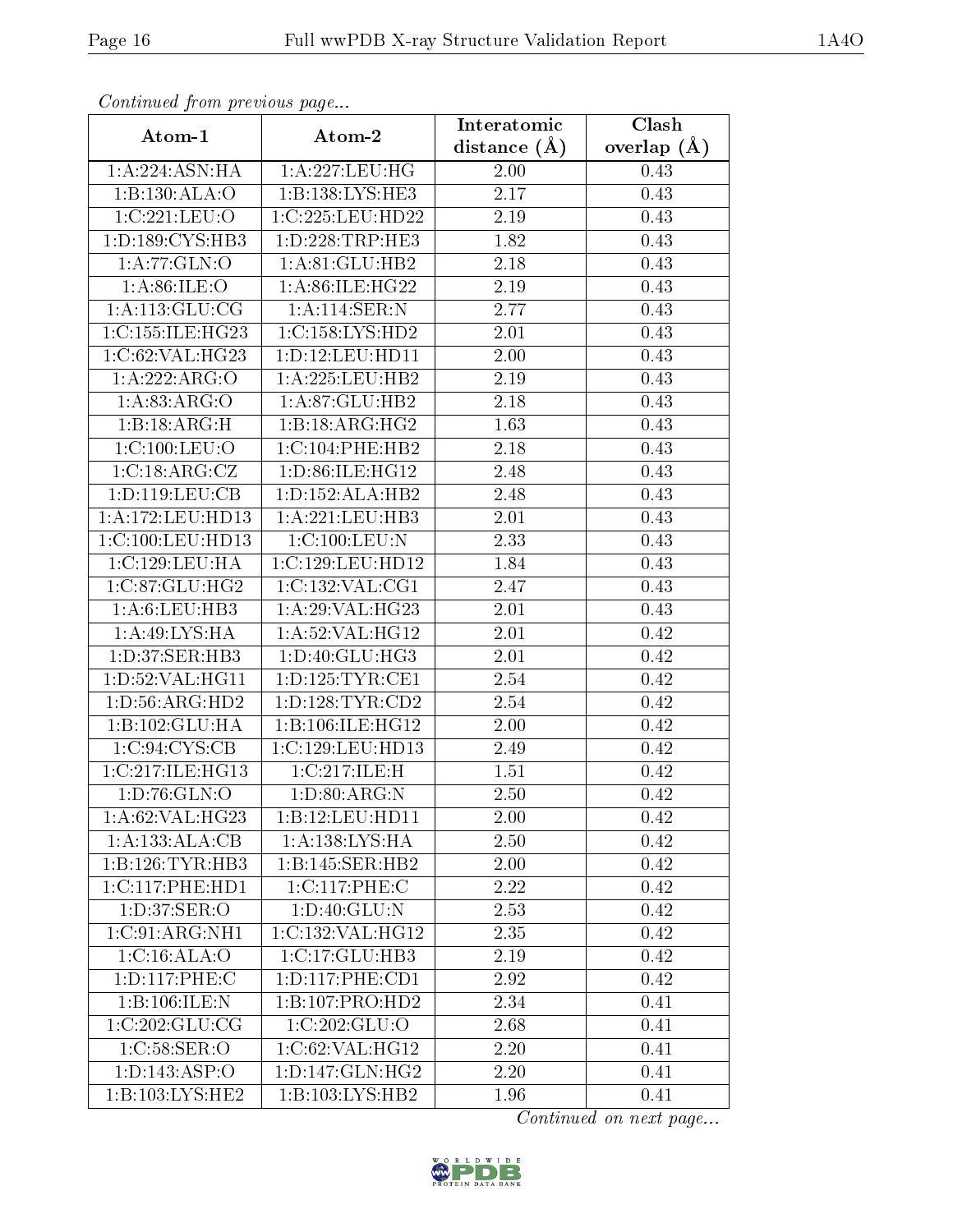|                    |                              | Interatomic      | Clash           |
|--------------------|------------------------------|------------------|-----------------|
| Atom-1             | Atom-2                       | distance $(\AA)$ | overlap $(\AA)$ |
| 1:B:87:GLU:HG3     | 1:B:132:VAL:CG2              | 2.49             | 0.41            |
| 1: A:57: SER:O     | 1:A:60:ARG:HB2               | 2.19             | 0.41            |
| 1: D:81: GLU: HA   | 1: D:84: GLU:OE1             | 2.20             | 0.41            |
| 1:B:146:GLN:HB2    | 1:B:177:PHE:CZ               | 2.56             | 0.41            |
| 1:C:61:VAL:HG21    | 1: D: 15: GLN: O             | 2.21             | 0.41            |
| 1:B:200:ILE:CG2    | 1:B:200:ILE:O                | 2.68             | 0.41            |
| 1:C:120:LYS:HE2    | 1:C:120:LYS:HB3              | 1.79             | 0.41            |
| 1: D: 22: MET: HG2 | 1:D:47:ALA:HB2               | 2.01             | 0.41            |
| 1: D:52: VAL:HG13  | 1: D: 53: GLY:N              | 2.36             | 0.41            |
| 1: D:98: LEU: HA   | 1: D:98: LEU: HD12           | 1.90             | 0.41            |
| 1:B:217:ILE:H      | 1:B:217:ILE:HG13             | 1.60             | 0.41            |
| 1:A:29:VAL:O       | 1:A:32:GLN:HB2               | 2.20             | 0.41            |
| 1:CI1:LYS:HG3      | 1:C:43:LEU:HD21              | 2.03             | 0.41            |
| 1: D: 10: ALA: HB2 | 1: D:26: MET:SD              | 2.61             | 0.41            |
| 1:D:200:ILE:HG23   | 1:D:203:LEU:CD1              | 2.51             | 0.41            |
| 1:C:153:PHE:CA     | 1:C:170:LEU:HD21             | 2.45             | 0.40            |
| 1:A:171:ALA:O      | 1:A:175:SER:HB2              | 2.21             | 0.40            |
| 1: A:97: VAL:HA    | 1: A: 100: LEU: HD22         | 2.03             | 0.40            |
| 1:B:155:ILE:HG12   | $1:B:158:LYS:H\overline{E2}$ | 2.02             | 0.40            |
| 1: D: 155: ILE: O  | 1: D: 158: LYS: CB           | 2.69             | 0.40            |
| 1: B: 160:MET:CE   | 1:B:167:ARG:HB2              | 2.51             | 0.40            |
| 1:B:4:ASN:HA       | 1:B:7:VAL:HB                 | $2.04\,$         | 0.40            |
| 1:C:173:ASN:CA     | 1:C:176:VAL:HG12             | 2.46             | 0.40            |
| 1:C:173:ASN:HA     | 1:C:176:VAL:CG1              | 2.47             | 0.40            |
| 1:C:78:MET:HE1     | 1: D: 9: LYS: HG2            | 2.04             | 0.40            |

There are no symmetry-related clashes.

## 5.3 Torsion angles  $(i)$

#### 5.3.1 Protein backbone (i)

In the following table, the Percentiles column shows the percent Ramachandran outliers of the chain as a percentile score with respect to all X-ray entries followed by that with respect to entries of similar resolution.

The Analysed column shows the number of residues for which the backbone conformation was analysed, and the total number of residues.

| Mol   Chain | Analysed   Favoured   Allowed   Outliers   Percentiles |  |  |
|-------------|--------------------------------------------------------|--|--|
|             |                                                        |  |  |

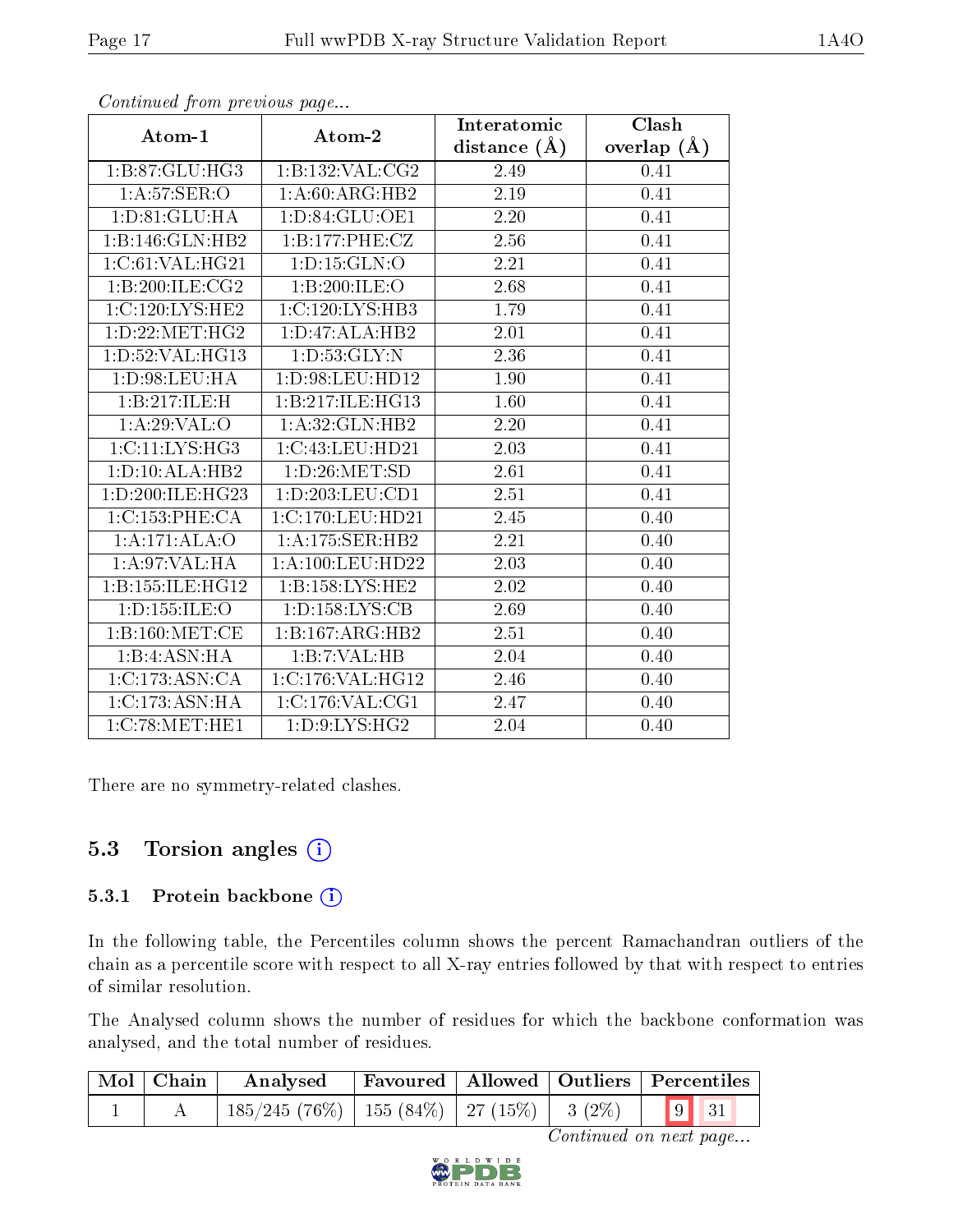| Mol          | Chain   | Analysed                                  | Favoured                 | Allowed | Outliers   | Percentiles          |
|--------------|---------|-------------------------------------------|--------------------------|---------|------------|----------------------|
| $\mathbf{1}$ | B       | $185/245(76\%)$                           | $161 (87\%)$   20 (11\%) |         | $4(2\%)$   | 22 <br>6             |
|              | $\rm C$ | 185/245(76%)                              | $165(89\%)$   17 (9\%)   |         | $3(2\%)$   | 9 <br> 31            |
|              | D       | $185/245(76\%)$                           | $158(85\%)$   24 (13\%)  |         | $3(2\%)$   | 31<br>9 <sup>1</sup> |
| All          | All     | $740/980$ (76\%)   639 (86\%)   88 (12\%) |                          |         | 13 $(2\%)$ | 8<br>28              |

Continued from previous page...

All (13) Ramachandran outliers are listed below:

| Mol          | Chain          | Res            | Type                 |
|--------------|----------------|----------------|----------------------|
| $\mathbf{1}$ | А              | 34             | ALA                  |
| 1            | Β              | 34             | ALA                  |
| 1            | В              | 35             | $\operatorname{GLU}$ |
| $\mathbf{1}$ | Β              | 101            | LEU                  |
| 1            | $\overline{C}$ | 34             | ALA                  |
| 1            | C              | $\overline{2}$ | <b>ASP</b>           |
| 1            | D              | 34             | <b>ALA</b>           |
| $\mathbf{1}$ | C              | 158            | <b>LYS</b>           |
| $\mathbf{1}$ | А              | $\overline{2}$ | <b>ASP</b>           |
| 1            | D              | 158            | <b>LYS</b>           |
| 1            | А              | 158            | <b>LYS</b>           |
| 1            | В              | $\overline{2}$ | ASP                  |
|              |                | $\overline{2}$ | ASP                  |

#### 5.3.2 Protein sidechains (i)

In the following table, the Percentiles column shows the percent sidechain outliers of the chain as a percentile score with respect to all X-ray entries followed by that with respect to entries of similar resolution.

The Analysed column shows the number of residues for which the sidechain conformation was analysed, and the total number of residues.

| Mol | Chain         | Analysed        | Rotameric    | Outliers     |               | Percentiles    |  |
|-----|---------------|-----------------|--------------|--------------|---------------|----------------|--|
|     | $\mathsf{A}$  | $169/209(81\%)$ | 132 $(78%)$  | 37 $(22%)$   |               | 3 <sup>1</sup> |  |
|     | B.            | $169/209(81\%)$ | 138 (82%)    | 31 $(18\%)$  |               | 5 <sup>1</sup> |  |
|     | $\mathcal{C}$ | $169/209(81\%)$ | 140 $(83\%)$ | 29 (17%)     | $\mathcal{D}$ | 6 <sup>1</sup> |  |
|     | D             | $169/209(81\%)$ | 137 $(81\%)$ | 32 $(19\%)$  |               | 5 <sup>1</sup> |  |
| All | All           | 676/836 (81%)   | 547 (81%)    | 129 $(19\%)$ |               |                |  |

All (129) residues with a non-rotameric sidechain are listed below:

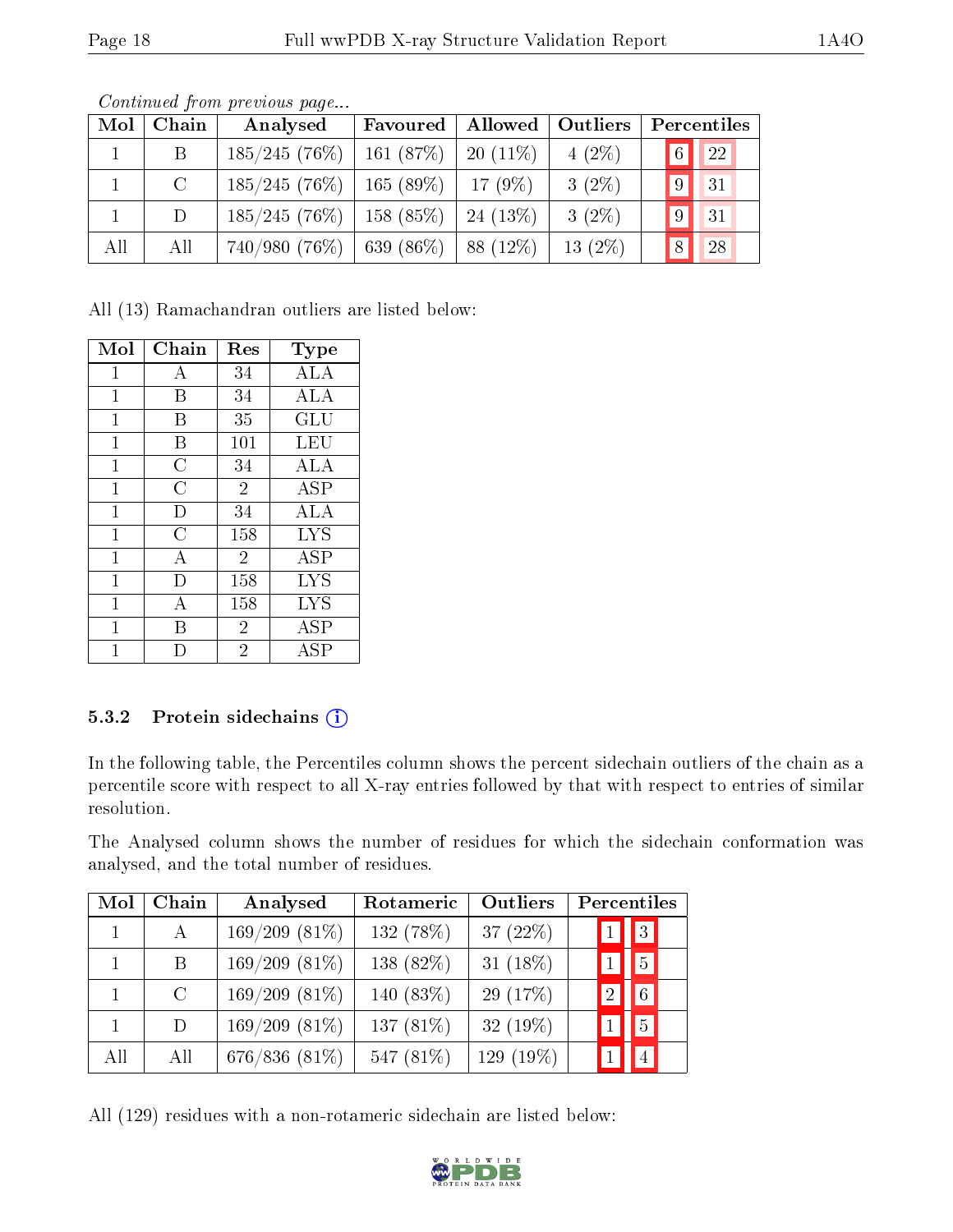| Mol            | Chain                                                                                                                                                                                                                                                                                                                                                                                                                                                                            | Res              | Type                      |
|----------------|----------------------------------------------------------------------------------------------------------------------------------------------------------------------------------------------------------------------------------------------------------------------------------------------------------------------------------------------------------------------------------------------------------------------------------------------------------------------------------|------------------|---------------------------|
| $\overline{1}$ | $\overline{A}$                                                                                                                                                                                                                                                                                                                                                                                                                                                                   | $\overline{1}$   | $\overline{\text{MET}}$   |
| $\overline{1}$ |                                                                                                                                                                                                                                                                                                                                                                                                                                                                                  | $\overline{6}$   | <b>LEU</b>                |
| $\mathbf{1}$   |                                                                                                                                                                                                                                                                                                                                                                                                                                                                                  | $\overline{8}$   | $\overline{\text{GLN}}$   |
| $\overline{1}$ |                                                                                                                                                                                                                                                                                                                                                                                                                                                                                  | $\overline{17}$  | $\overline{{\rm GLU}}$    |
| $\overline{1}$ |                                                                                                                                                                                                                                                                                                                                                                                                                                                                                  | 18               | $\overline{\text{ARG}}$   |
| $\overline{1}$ |                                                                                                                                                                                                                                                                                                                                                                                                                                                                                  | $\overline{28}$  | $\overline{\text{SER}}$   |
| $\overline{1}$ |                                                                                                                                                                                                                                                                                                                                                                                                                                                                                  | $\overline{32}$  | $\overline{\text{GLN}}$   |
| $\mathbf{1}$   |                                                                                                                                                                                                                                                                                                                                                                                                                                                                                  | 36               | $\overline{\text{LEU}}$   |
| $\overline{1}$ |                                                                                                                                                                                                                                                                                                                                                                                                                                                                                  | 43               | LEU                       |
| $\overline{1}$ |                                                                                                                                                                                                                                                                                                                                                                                                                                                                                  | 46               | <b>VAL</b>                |
| $\overline{1}$ |                                                                                                                                                                                                                                                                                                                                                                                                                                                                                  | $\overline{67}$  | $\overline{\text{GLN}}$   |
| $\mathbf{1}$   |                                                                                                                                                                                                                                                                                                                                                                                                                                                                                  | 78               | $\overline{\text{MET}}$   |
| $\mathbf{1}$   |                                                                                                                                                                                                                                                                                                                                                                                                                                                                                  | $\overline{81}$  | $\overline{\text{GLU}}$   |
| $\overline{1}$ |                                                                                                                                                                                                                                                                                                                                                                                                                                                                                  | 88               | $\overline{\text{THR}}$   |
| $\mathbf{1}$   | $\frac{\overline{A}}{\overline{A}}\frac{\overline{A}}{\overline{A}}\frac{\overline{A}}{\overline{A}}\frac{\overline{A}}{\overline{A}}\frac{\overline{A}}{\overline{A}}\frac{\overline{A}}{\overline{A}}\frac{\overline{A}}{\overline{A}}\frac{\overline{A}}{\overline{A}}\frac{\overline{A}}{\overline{A}}\frac{\overline{A}}{\overline{A}}\frac{\overline{A}}{\overline{A}}\frac{\overline{A}}{\overline{A}}\frac{\overline{A}}{\overline{A}}\frac{\overline{A}}{\overline{A}}$ | $\overline{93}$  | <b>ILE</b>                |
| $\overline{1}$ |                                                                                                                                                                                                                                                                                                                                                                                                                                                                                  | $\overline{98}$  | LEU                       |
| $\mathbf{1}$   |                                                                                                                                                                                                                                                                                                                                                                                                                                                                                  | 100              | $\overline{\text{LEU}}$   |
| $\overline{1}$ |                                                                                                                                                                                                                                                                                                                                                                                                                                                                                  | $\overline{101}$ | LEU                       |
| $\overline{1}$ |                                                                                                                                                                                                                                                                                                                                                                                                                                                                                  | 105              | $\overline{\text{LEU}}$   |
| $\overline{1}$ |                                                                                                                                                                                                                                                                                                                                                                                                                                                                                  | 108              | $\overline{\mathrm{ASN}}$ |
| $\overline{1}$ |                                                                                                                                                                                                                                                                                                                                                                                                                                                                                  | 114              | SER                       |
| $\mathbf{1}$   |                                                                                                                                                                                                                                                                                                                                                                                                                                                                                  | 129              | $\overline{\text{LEU}}$   |
| $\overline{1}$ |                                                                                                                                                                                                                                                                                                                                                                                                                                                                                  | 143              | $\overline{\text{ASP}}$   |
| $\overline{1}$ |                                                                                                                                                                                                                                                                                                                                                                                                                                                                                  | $\overline{158}$ | $\overline{\text{LYS}}$   |
| $\overline{1}$ |                                                                                                                                                                                                                                                                                                                                                                                                                                                                                  | 174              | $\overline{\text{PHE}}$   |
| $\overline{1}$ |                                                                                                                                                                                                                                                                                                                                                                                                                                                                                  | $\overline{177}$ | PHE                       |
| $\mathbf{1}$   |                                                                                                                                                                                                                                                                                                                                                                                                                                                                                  | 179              | <b>TYR</b>                |
| $\overline{1}$ |                                                                                                                                                                                                                                                                                                                                                                                                                                                                                  | 189              | $\overline{\text{CYS}}$   |
| $\overline{1}$ | $\overline{A}$                                                                                                                                                                                                                                                                                                                                                                                                                                                                   | 190              | <b>SER</b>                |
| $\mathbf 1$    | A                                                                                                                                                                                                                                                                                                                                                                                                                                                                                | 196              | PHE                       |
| $\mathbf 1$    | A                                                                                                                                                                                                                                                                                                                                                                                                                                                                                | 197              | <b>ASP</b>                |
| $\mathbf{1}$   | $\overline{A}$                                                                                                                                                                                                                                                                                                                                                                                                                                                                   | 219              | GLN                       |
| $\overline{1}$ |                                                                                                                                                                                                                                                                                                                                                                                                                                                                                  | 221              | LEU                       |
| $\mathbf{1}$   | $\frac{\overline{A}}{\overline{A}}$                                                                                                                                                                                                                                                                                                                                                                                                                                              | 222              | $\overline{\rm ARG}$      |
| $\overline{1}$ | $\overline{A}$                                                                                                                                                                                                                                                                                                                                                                                                                                                                   | 225              | LEU                       |
| $\mathbf 1$    | $\overline{A}$                                                                                                                                                                                                                                                                                                                                                                                                                                                                   | 227              | LEU                       |
| $\mathbf 1$    | $\overline{A}$                                                                                                                                                                                                                                                                                                                                                                                                                                                                   | 228              | <b>TRP</b>                |
| $\mathbf{1}$   | $\overline{\mathbf{B}}$                                                                                                                                                                                                                                                                                                                                                                                                                                                          | $\mathbf{1}$     | MET                       |
| $\mathbf{1}$   | B                                                                                                                                                                                                                                                                                                                                                                                                                                                                                | $\overline{2}$   | $\overline{\text{ASP}}$   |
| $\mathbf{1}$   | $\overline{\mathrm{B}}$                                                                                                                                                                                                                                                                                                                                                                                                                                                          | 14               | $\overline{\mathrm{GLU}}$ |
| $\mathbf{1}$   | $\overline{\mathrm{B}}$                                                                                                                                                                                                                                                                                                                                                                                                                                                          | $\overline{17}$  | GLU                       |
| $\mathbf 1$    | Β                                                                                                                                                                                                                                                                                                                                                                                                                                                                                | 28               | SER                       |
| $\mathbf{1}$   | B                                                                                                                                                                                                                                                                                                                                                                                                                                                                                | 36               | LEU                       |

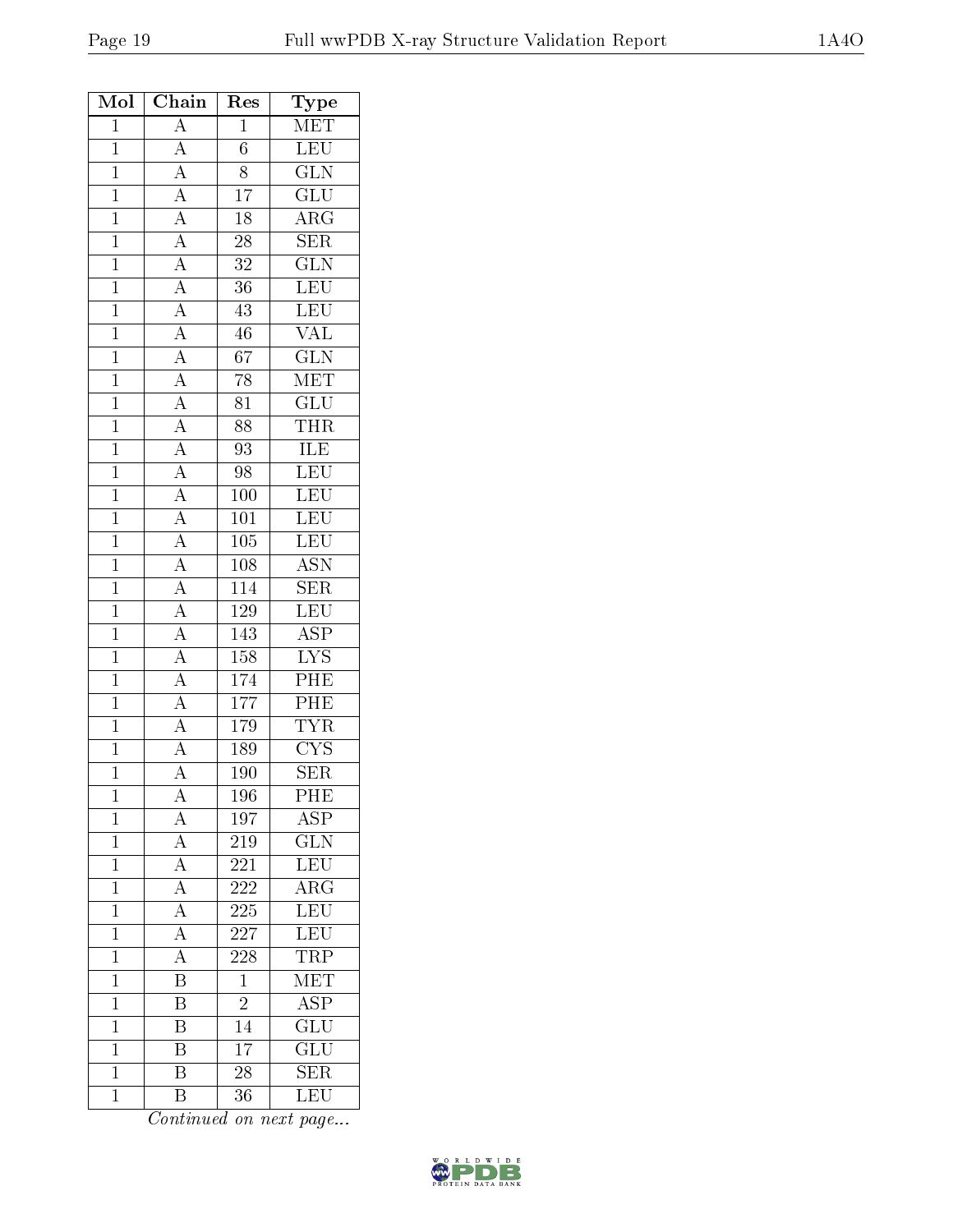| Mol            | $\overline{\text{Chain}}$                                                                             | Res              | Type                                       |
|----------------|-------------------------------------------------------------------------------------------------------|------------------|--------------------------------------------|
| $\mathbf{1}$   | $\, {\bf B}$                                                                                          | 46               | <b>VAL</b>                                 |
| $\overline{1}$ | B                                                                                                     | 49               | $\overline{\text{LYS}}$                    |
| $\mathbf{1}$   | $\overline{\mathrm{B}}$                                                                               | $\overline{64}$  | $\overline{\text{SER}}$                    |
| $\mathbf{1}$   | $\overline{\mathrm{B}}$                                                                               | 67               | $\overline{\text{GLN}}$                    |
| $\overline{1}$ | $\overline{\mathrm{B}}$                                                                               | $\overline{78}$  | $\overline{\text{MET}}$                    |
| $\mathbf{1}$   | $\overline{\mathbf{B}}$                                                                               | 90               | LEU                                        |
| $\overline{1}$ | $\overline{\mathrm{B}}$                                                                               | 96               | $\overline{\text{ASP}}$                    |
| $\overline{1}$ | $\overline{\mathrm{B}}$                                                                               | $\overline{97}$  | $\overline{\text{VAL}}$                    |
| $\mathbf{1}$   | $\overline{\mathbf{B}}$                                                                               | 98               | LEU                                        |
| $\mathbf{1}$   | $\overline{B}$                                                                                        | 100              | LEU                                        |
| $\mathbf{1}$   | $\overline{\mathrm{B}}$                                                                               | $101\,$          | LEU                                        |
| $\overline{1}$ | $\overline{\mathrm{B}}$                                                                               | $\overline{105}$ | $\overline{\text{LEU}}$                    |
| $\overline{1}$ | $\overline{\mathrm{B}}$                                                                               | 108              | $\overline{\text{ASN}}$                    |
| $\mathbf{1}$   | $\overline{\mathrm{B}}$                                                                               | <b>113</b>       | $\overline{\text{GLU}}$                    |
| $\overline{1}$ | $\overline{\mathbf{B}}$                                                                               | <sup>129</sup>   | $\overline{\text{LEU}}$                    |
| $\mathbf{1}$   | B                                                                                                     | $132\,$          | <b>VAL</b>                                 |
| $\overline{1}$ | $\overline{\mathrm{B}}$                                                                               | 149              | <b>TYR</b>                                 |
| $\mathbf{1}$   | $\overline{\mathrm{B}}$                                                                               | 150              | $\overline{\text{GLN}}$                    |
| $\mathbf 1$    | $\overline{\mathrm{B}}$                                                                               | 189              | $\overline{\text{CYS}}$                    |
| $\mathbf{1}$   | $\overline{\mathrm{B}}$                                                                               | 190              | SER                                        |
| $\overline{1}$ | $\overline{\mathrm{B}}$                                                                               | 196              | PHE                                        |
| $\overline{1}$ | $\overline{\mathbf{B}}$                                                                               | 222              | $\overline{\rm{ARG}}$                      |
| $\mathbf{1}$   | $\overline{\mathbf{B}}$                                                                               | $225\,$          | <b>LEU</b>                                 |
| $\overline{1}$ | $\overline{B}$                                                                                        | 227              | LEU                                        |
| $\mathbf{1}$   | $\frac{\overline{\text{B}}}{\overline{\text{C}}}}$ $\frac{\overline{\text{C}}}{\overline{\text{C}}}}$ | 228              | <b>TRP</b>                                 |
| $\overline{1}$ |                                                                                                       | $\mathbf{1}$     | $\overline{\text{MET}}$                    |
| $\overline{1}$ |                                                                                                       | $\overline{6}$   | LEU                                        |
| $\mathbf{1}$   |                                                                                                       | 17               | GLU                                        |
| $\mathbf{1}$   |                                                                                                       | 32               | $\overline{\text{GLN}}$                    |
| $\mathbf 1$    |                                                                                                       | 36               | LEU                                        |
| $\mathbf 1$    |                                                                                                       | 43               | LEU                                        |
| $\mathbf 1$    |                                                                                                       | 67               | $\overline{\text{GLN}}$                    |
| $\mathbf{1}$   |                                                                                                       | 81               | $\frac{\overline{\text{GLU}}}{\text{TYR}}$ |
| $\mathbf{1}$   |                                                                                                       | $\overline{82}$  |                                            |
| $\mathbf{1}$   |                                                                                                       | 90 <sup>7</sup>  | LEU<br>ASP<br>LEU<br>LEU                   |
| $\mathbf 1$    |                                                                                                       | $\overline{96}$  |                                            |
| $\mathbf{1}$   |                                                                                                       | $\overline{98}$  |                                            |
| $\mathbf 1$    |                                                                                                       | $\overline{100}$ |                                            |
| $\mathbf{1}$   |                                                                                                       | 101              | $\overline{\text{LEU}}$                    |
| $\mathbf{1}$   |                                                                                                       | 105              | LEU                                        |
| $\overline{1}$ |                                                                                                       | 108              | $\overline{\mathrm{ASN}}$                  |
| $\mathbf{1}$   |                                                                                                       | 114              | <b>SER</b>                                 |

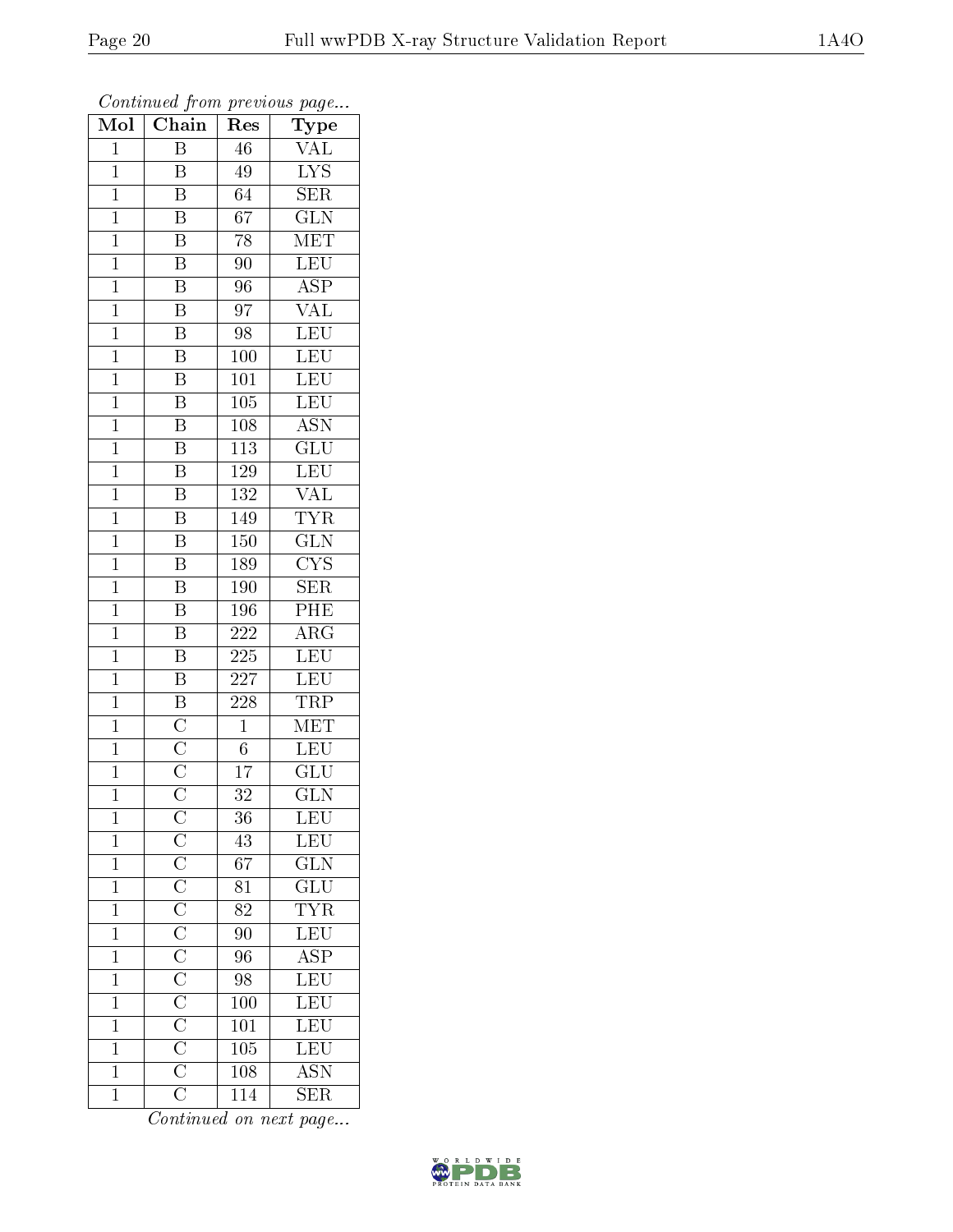| $\overline{\text{Mol}}$ | $\cdot$<br>$\overline{\text{Chain}}$                         | ı.<br>Res        | $\mathbf{r}$<br>$\overline{\phantom{a}}$<br>Type      |
|-------------------------|--------------------------------------------------------------|------------------|-------------------------------------------------------|
| $\mathbf{1}$            |                                                              | 117              | PHE                                                   |
| $\overline{1}$          |                                                              | 149              | <b>TYR</b>                                            |
| $\overline{1}$          |                                                              | 158              |                                                       |
| $\overline{1}$          |                                                              | 174              | $\frac{\overline{\text{LYS}}}{\overline{\text{PHE}}}$ |
| $\overline{1}$          |                                                              | $1\,79$          | <b>TYR</b>                                            |
| $\overline{1}$          |                                                              | 189              | $\overline{\text{CYS}}$                               |
| $\overline{1}$          |                                                              | 190              | $\overline{\text{SER}}$                               |
| $\mathbf{1}$            |                                                              | 219              | $\overline{\text{GLN}}$                               |
| $\mathbf{1}$            |                                                              | 221              | LEU                                                   |
| $\overline{1}$          |                                                              | 222              | $\overline{\rm{ARG}}$                                 |
| $\mathbf{1}$            |                                                              | 224              | $\overline{\text{ASN}}$                               |
| $\overline{1}$          |                                                              | $\overline{225}$ | LEU                                                   |
| $\overline{1}$          |                                                              | $\overline{6}$   | LEU                                                   |
| $\mathbf{1}$            | <u> C  C  C  C  C  C  C  C  C  C  C  C  D  D  D  D  D  D</u> | 8                | $\overline{\text{GLN}}$                               |
| $\overline{1}$          |                                                              | $\overline{28}$  | $\overline{\text{SER}}$                               |
| $\overline{1}$          |                                                              | $3\sqrt{2}$      | $\overline{\text{GLN}}$                               |
| $\overline{1}$          | $\overline{\frac{D}{D}}$<br>$\overline{\frac{D}{D}}$         | $\overline{36}$  | LEU                                                   |
| $\overline{1}$          |                                                              | 43               | LEU<br>VAL                                            |
| $\mathbf{1}$            |                                                              | $\overline{61}$  |                                                       |
| $\overline{1}$          |                                                              | 64               | $\overline{\text{SER}}$                               |
| $\overline{1}$          | $\frac{\overline{D}}{\overline{D}}$                          | $\overline{67}$  | $\overline{\text{GLN}}$                               |
| $\overline{1}$          |                                                              | $\overline{78}$  | MET                                                   |
| $\mathbf{1}$            |                                                              | 98               | LEU                                                   |
| $\overline{1}$          | $\overline{D}$                                               | 100              | LEU                                                   |
| $\mathbf{1}$            | $\overline{\frac{D}{D}}$<br>$\overline{\frac{D}{D}}$         | <b>101</b>       | LEU                                                   |
| $\overline{1}$          |                                                              | 108              | <b>ASN</b>                                            |
| $\mathbf{1}$            |                                                              | 114              | $\overline{\text{SER}}$                               |
| $\mathbf{1}$            |                                                              | <b>116</b>       | $\rm \sqrt{AL}$                                       |
| $\overline{1}$          | $\overline{\text{D}}$                                        | $\overline{117}$ | PHE                                                   |
| $\mathbf 1$             | $\mathbf D$                                                  | 127              | ${\rm ARG}$                                           |
| $\mathbf{1}$            | $\mathbf D$                                                  | 132              | $\overline{\text{VAL}}$                               |
| $\mathbf 1$             | $\overline{D}$                                               | $\overline{137}$ | $\overline{\text{ASP}}$                               |
| $\mathbf{1}$            | $\mathbf{D}$                                                 | 157              | $\overline{\text{LYS}}$                               |
| $\overline{1}$          | $\overline{\rm D}$                                           | 168              | $\overline{\text{LEU}}$                               |
| $\mathbf 1$             | $\overline{D}$                                               | 176              | <b>VAL</b>                                            |
| $\mathbf 1$             | $\frac{\overline{D}}{D}$                                     | 189              | $\overline{\text{CYS}}$                               |
| $\mathbf 1$             |                                                              | 190              | $\overline{\text{SER}}$                               |
| $\mathbf 1$             | $\overline{\mathrm{D}}$                                      | 196              | $\overline{\mathrm{PHE}}$                             |
| $\mathbf 1$             | $\overline{\rm D}$                                           | 219              | $\overline{\text{GLN}}$                               |
| $\overline{1}$          | $\mathbf D$                                                  | 221              | LEU                                                   |
| $\mathbf{1}$            | $\overline{\rm D}$                                           | 222              | $\overline{\rm{ARG}}$                                 |
| $\overline{1}$          | $\overline{\rm D}$                                           | 225              | LEU                                                   |

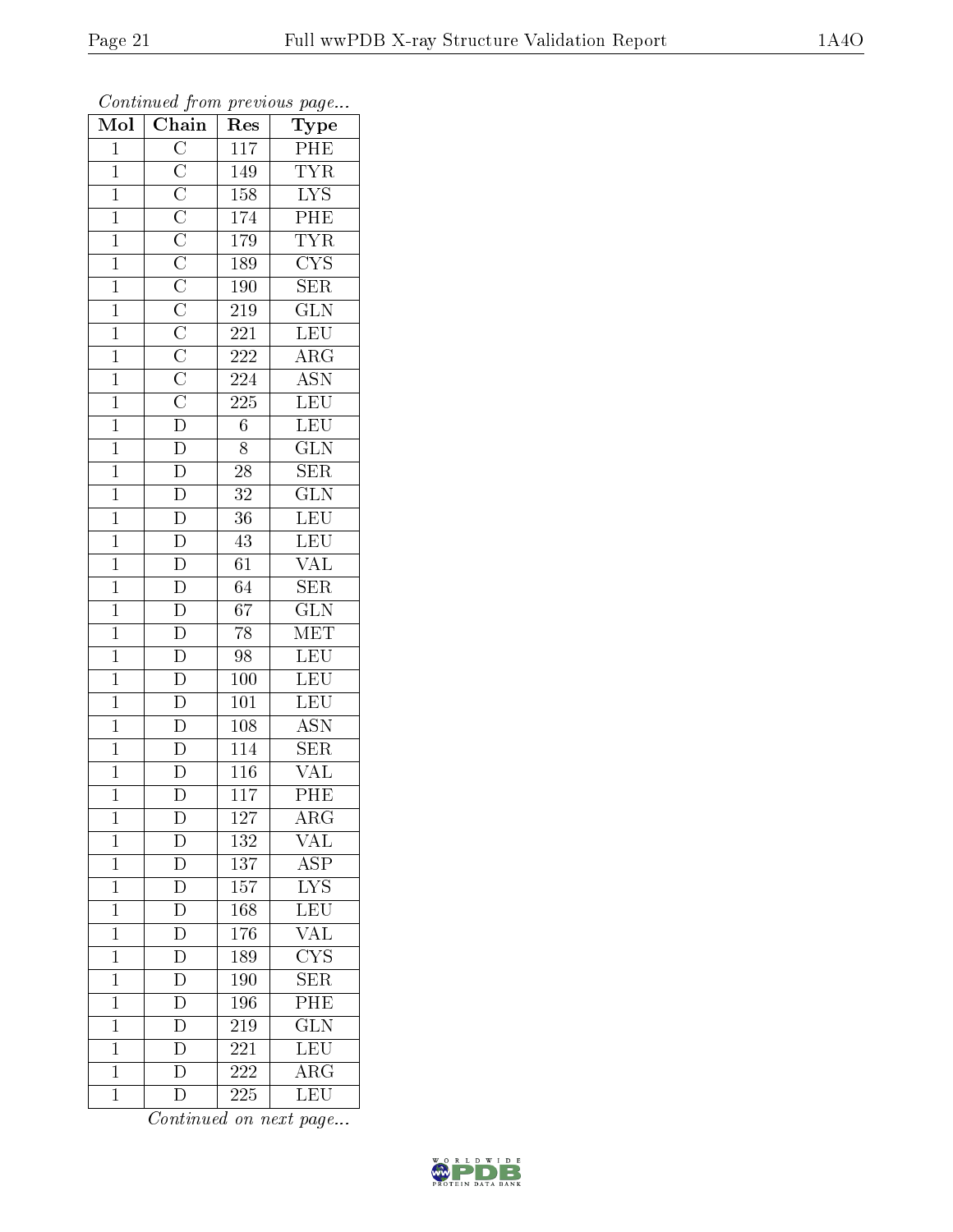Continued from previous page...

| Mol | Chain | Res  | <b>Type</b> |
|-----|-------|------|-------------|
|     |       | ノワワ  |             |
|     |       | צניי |             |

Some sidechains can be flipped to improve hydrogen bonding and reduce clashes. All (12) such sidechains are listed below:

| Mol | Chain          | Res | Type         |
|-----|----------------|-----|--------------|
| 1   | А              | 76  | GLN          |
| 1   | А              | 95  | <b>ASN</b>   |
| 1   | А              | 146 | <b>GLN</b>   |
| 1   | А              | 219 | <b>GLN</b>   |
| 1   | В              | 50  | <b>ASN</b>   |
| 1   | В              | 95  | <b>ASN</b>   |
| 1   | С              | 146 | <b>GLN</b>   |
| 1   | C              | 147 | <b>GLN</b>   |
| 1   | $\overline{C}$ | 150 | <b>GLN</b>   |
| 1   | C              | 219 | <b>GLN</b>   |
| 1   | Ð              | 146 | GLN          |
|     |                | 219 | $_{\rm GLN}$ |

#### 5.3.3 RNA (i)

There are no RNA molecules in this entry.

### 5.4 Non-standard residues in protein, DNA, RNA chains (i)

There are no non-standard protein/DNA/RNA residues in this entry.

#### 5.5 Carbohydrates  $(i)$

There are no carbohydrates in this entry.

### 5.6 Ligand geometry  $(i)$

There are no ligands in this entry.

### 5.7 [O](https://www.wwpdb.org/validation/2017/XrayValidationReportHelp#nonstandard_residues_and_ligands)ther polymers  $(i)$

There are no such residues in this entry.

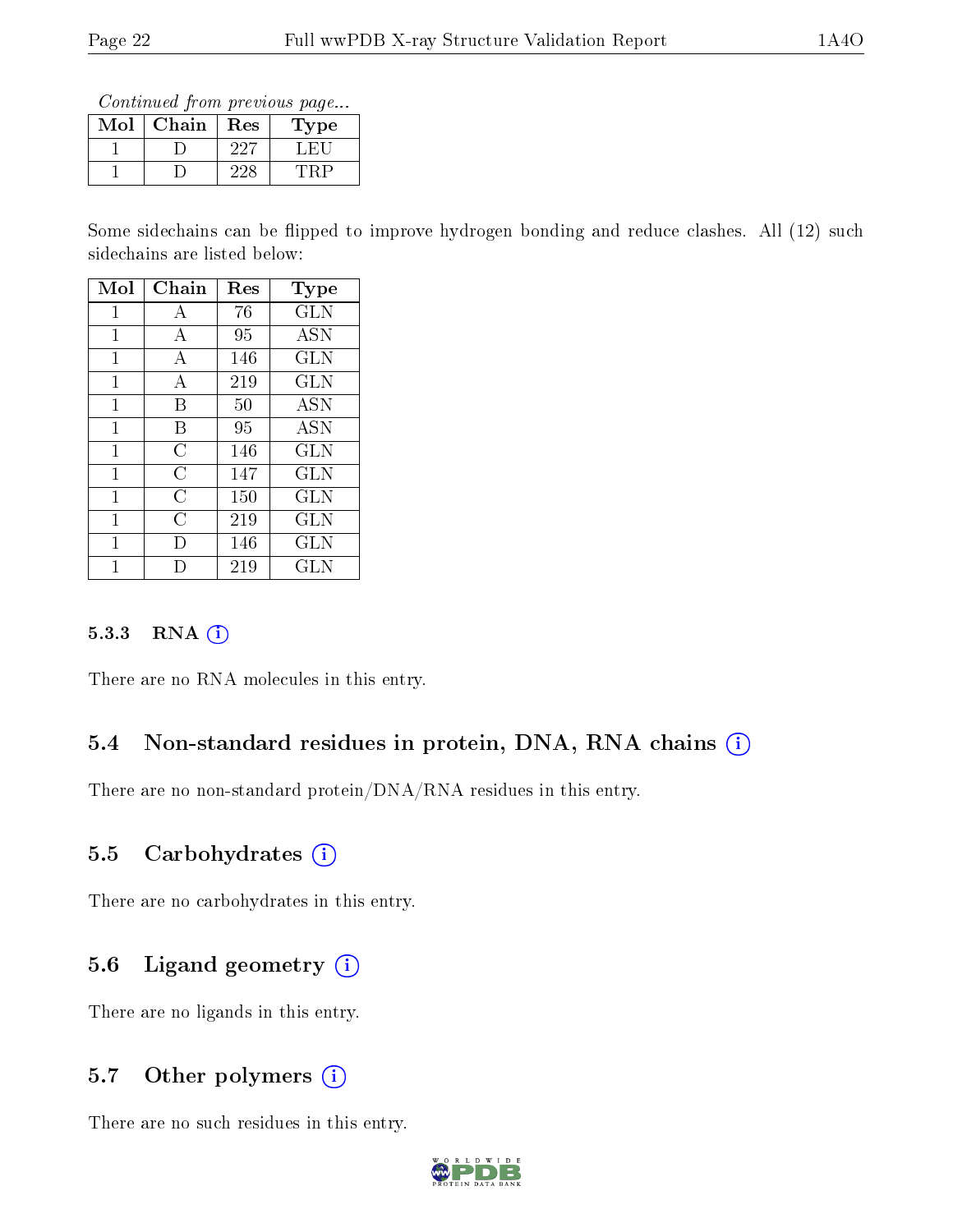## 5.8 Polymer linkage issues (i)

There are no chain breaks in this entry.